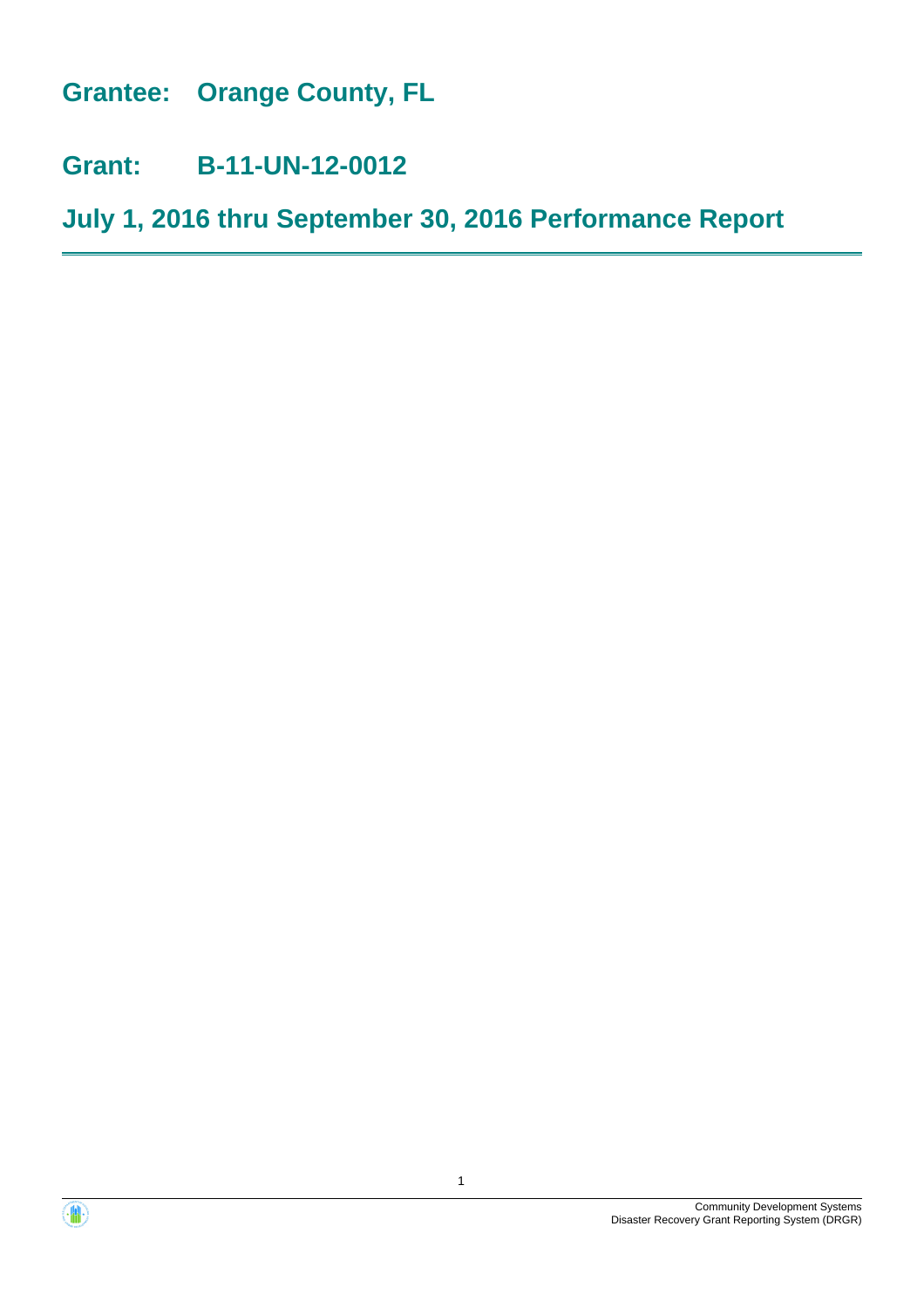#### **Grant Number:** B-11-UN-12-0012

**Grantee Name:**

Orange County, FL

**Grant Award Amount:** \$11,551,158.00

**LOCCS Authorized Amount:** \$11,551,158.00

**Total Budget:** \$23,051,158.00

# **Disasters:**

**Declaration Number**

No Disasters Found

#### **Narratives**

#### **Summary of Distribution and Uses of NSP Funds:**

Orange County has amended its Neighborhood Stabilization Program (NSP3) Action Plan to include the Union Park and Holden Heights Communities. We have expanded the Pine Hills target area. We reviewed data from HUD's mapping tool as well as locally obtained foreclosure data to identify these areas of greatest need. We limited our review to areas that had a need score of 17 or greater from the planning data provided by HUD.

**Estimated PI/RL Funds:**

\$11,500,000.00

03/10/2014

Active

**Contract End Date:**

The areas selected for our NSP3 program, are areas in which our investment will have an impact and stabilize the neighborhoods. The targeted communities exemplify many of the characteristics worthy of being an NSP3 target area. The areas have a high foreclosure need score, high number of delinquent and foreclosed homes, large number of vacant homes and large percent of high cost mortgages which indicate predatory lending practices. Our NSP3 investment and additional investments from Orange County and the private sector will be an impetus for these communities becoming a stable, sustainable, and integral component of our overall community.

The amended target areas for the NSP3 Program will include the areas referred to, locally, as Pine Hills, Union Park and Holden Heights. The planning and map data for these areas were generated at the HUD NSP3 mapping tool website. The Pine Hills Community has a diverse housing stock of older and newer homes and is close to downtown. It has been impacted through the years by blight and instances of crime. The Union Park Community has a newer housing stock and has been impacted adversely by questionable lending practices over the years. Holden Heights is an established community with close proximity to retail & commercial space.

#### Pine Hills

The Pine Hills Community consists of 50,747 households, of which 48.25 percent earn less than 80 percent of the Area Median Income. There were 3,428 vacant properties in March 2010. Additionally 21.82 percent of the properties were more than 90 days delinquent and there were 3,270 foreclosure starts in the past year.

#### Union Park

The Union Park Community consists of 30,739 households of which 40.87 percent earn less than 80 percent of the Area Median Income. There were 1221 vacant properties in March 2010. Additionally 17.19 percent of the properties were more than 90 days delinquent and there were 1,410 foreclosure starts in the past year.

#### Holden Heights

The Holden Heights Community consists of 31,991 households of which 61.67 percent earn less than 80 percent of the Area Median Income. There were 2,368 vacant properties in March 2010. Additionally 19.49 percent of the properties were more than 90 days delinquent and there were 878 foreclosure starts in the past year.

#### **How Fund Use Addresses Market Conditions:**

In addition to NSP3 resources, Community Development Block Grant (CDBG) funds may be allocated to these areas to conduct much needed infrastructure improvements and purchase additional foreclosures. It is anticipated that these improvements will complement the foreclosure related investments and attract new investments to the area. The final component of our efforts to impact this area will be to provide an opportunity for homeowners that are currently involved in foreclosure to remain in their home. To that end, we will utilize the Hardest Hit Fund, which is being funded by the U.S. Department of Treasury, and administered by the Florida Housing Finance Agency.

#### 2

#### Community Development Systems Disaster Recovery Grant Reporting System (DRGR)

**Obligation Date: Award Date:**

Reviewed and Approved **Review by HUD:**

**Grant Status: QPR Contact:** Anhkhoa Dang

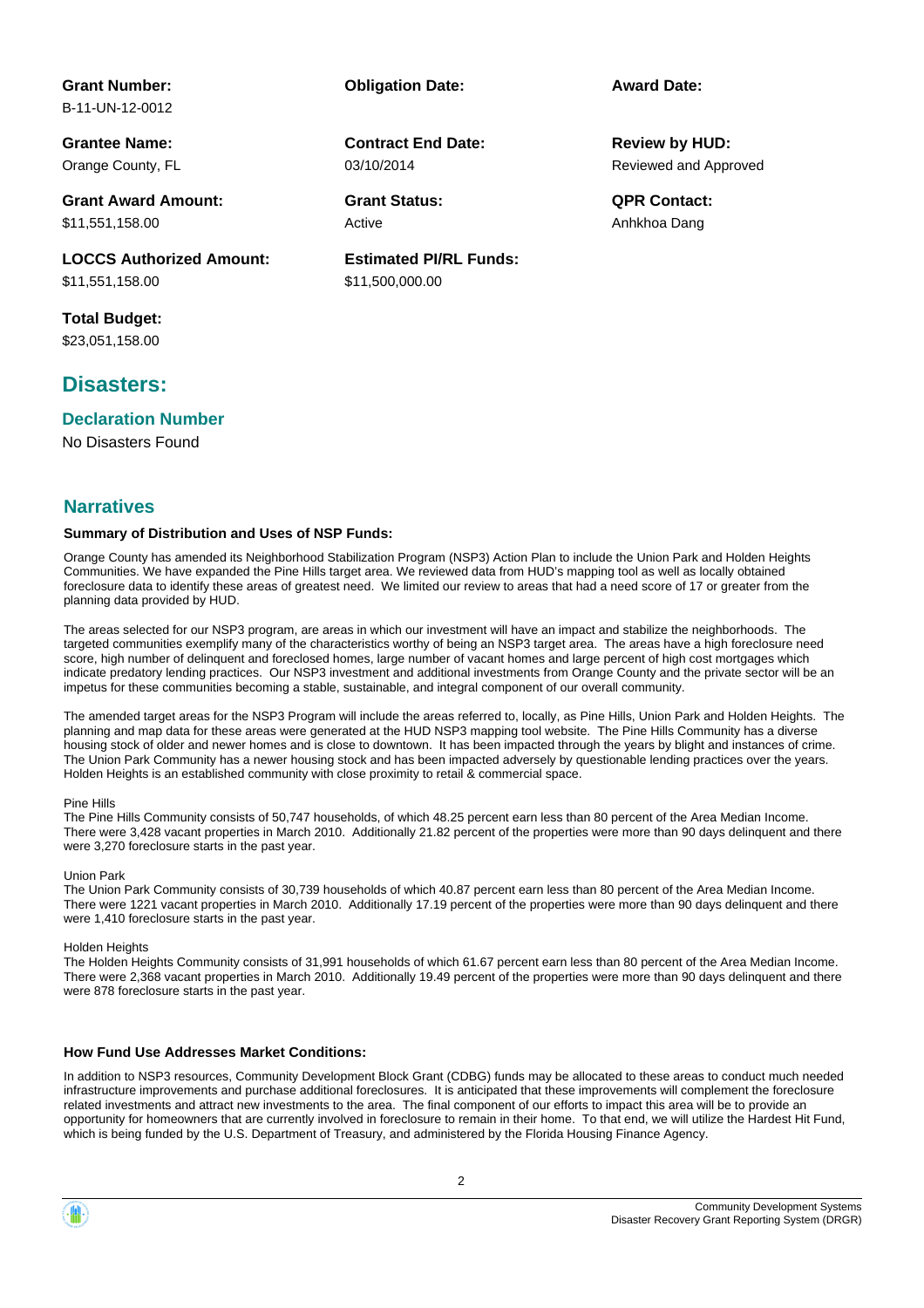#### **Ensuring Continued Affordability:**

To ensure long term affordability of the units assisted under the NSP Plan, Orange County will utilize the following mechanisms:

Homebuyer Activities- A non-amortizing fifteen (15) year second mortgage document will be used to ensure affordability and enforcement of our recapture provisions. Under the redevelopment activity, the minimum affordability period will be twenty (20) years. If the property changes ownership or ceases to be owner occupied, the principal amount of the loan provided shall be due and payable. The second mortgage will be forgiven after fifteen (15) years for existing housing and 20 years for new construction.

Rental Activities: A restrictive covenant will be placed on the property to ensure that it remains an affordable development for low, middle to moderate income households for a minimum 20 year period. The restrictive covenant will remain in effect for the entire affordability period. At a minimum the affordability period will be twenty years. The covenant and restrictions shall run with the land and shall be binding on future owners of the property. Annual on-site monitoring will be conducted to ensure that NSP assisted units are occupied by eligible households and that the property continues to meet Housing Quality Standards.

#### **Definition of Blighted Structure:**

For the purpose of the NSP3 strategy, Orange County will utilize the definition established in the Federal Register Notice/Vol.73, no. 194 of October 6, 2008. A blighted structure is one that exhibits signs of deterioration sufficient to constitute a threat to human health, safety and public welfare. In addition, blighted properties may exhibit one or more of the definitions for unsafe structures in accordance to Orange County's Code Regulation.

#### **Definition of Affordable Rents:**

For the purpose of the NSP, the term "affordable rents" is defined as: The rent does not exceed 30 percent of the annual income of a family whose income is at or below 50 percent of the AMI, as determined by HUD, adjusted for unit size (HOME rent schedule for low Home rents will be utilized).

#### **Housing Rehabilitation/New Construction Standards:**

The Housing Rehabilitation Standards can be found at Orange County's web site at www.ocfl.net/housing

#### **Vicinity Hiring:**

It is the policy of Orange County to require its contractors to provide equal employment opportunity to all employees and applicants for employment without regard to race, color, religion, sex, national origin, disability, marital status, or sexual orientation. Section 3 of the Housing and Urban Development Act of 1968, as mandated requires Orange County to ensure that employment and other economic and business opportunities generated by the Department of Housing and Urban Development (HUD), to the greatest extent feasible, are directed to lowincome persons, and business concerns that provide economic opportunities to low-income persons.

Orange County will incorporate Section 3 in all procurements generated for use with HUD funding and follow goal requirements set forth in 24 CFR Part 135 for awarding contracts to Section 3 business concerns. In particular NSP3, activities will be marketed to potential Section 3 businesses located within and outside of our target area. It is important o note that an emphasis will be placed on Section 3 businesses located within the vicinity of our target area. Additionally, new jobs generated from NSP3 program activities will be used to provide employment opportunities for low-income residents within our targeted area. Subrecipients, contractors, and subcontractors will be required to complete a "NSP3" vicinity hiring form (see Exhibit 3)

#### **Procedures for Preferences for Affordable Rental Dev.:**

A preference will be provided for the development of rental housing as required under the NSP3 program.

#### **Grantee Contact Information:**

| Jurisdiction(s):          | Orange County, Florida              |
|---------------------------|-------------------------------------|
| Jurisdiction Web Address: | www.ocfl.net/housing                |
| NSP Contact Person:       | <b>Mitchell Glasser</b>             |
| Address:                  | 525 E. South St., Orlando, FL 32801 |
| Telephone:                | (407) 836-5191                      |
| Fax:                      | (407) 836-5193                      |
| E-mail:                   | Mitchell.Glasser@ocfl.net           |
|                           |                                     |

| <b>Overall</b>                                 | <b>This Report Period</b> | <b>To Date</b>  |
|------------------------------------------------|---------------------------|-----------------|
| <b>Total Projected Budget from All Sources</b> | N/A                       | \$23,051,158.00 |
| <b>Total Budget</b>                            | \$0.00                    | \$23,051,158.00 |
| <b>Total Obligated</b>                         | \$123,395,54              | \$20,427,668.28 |

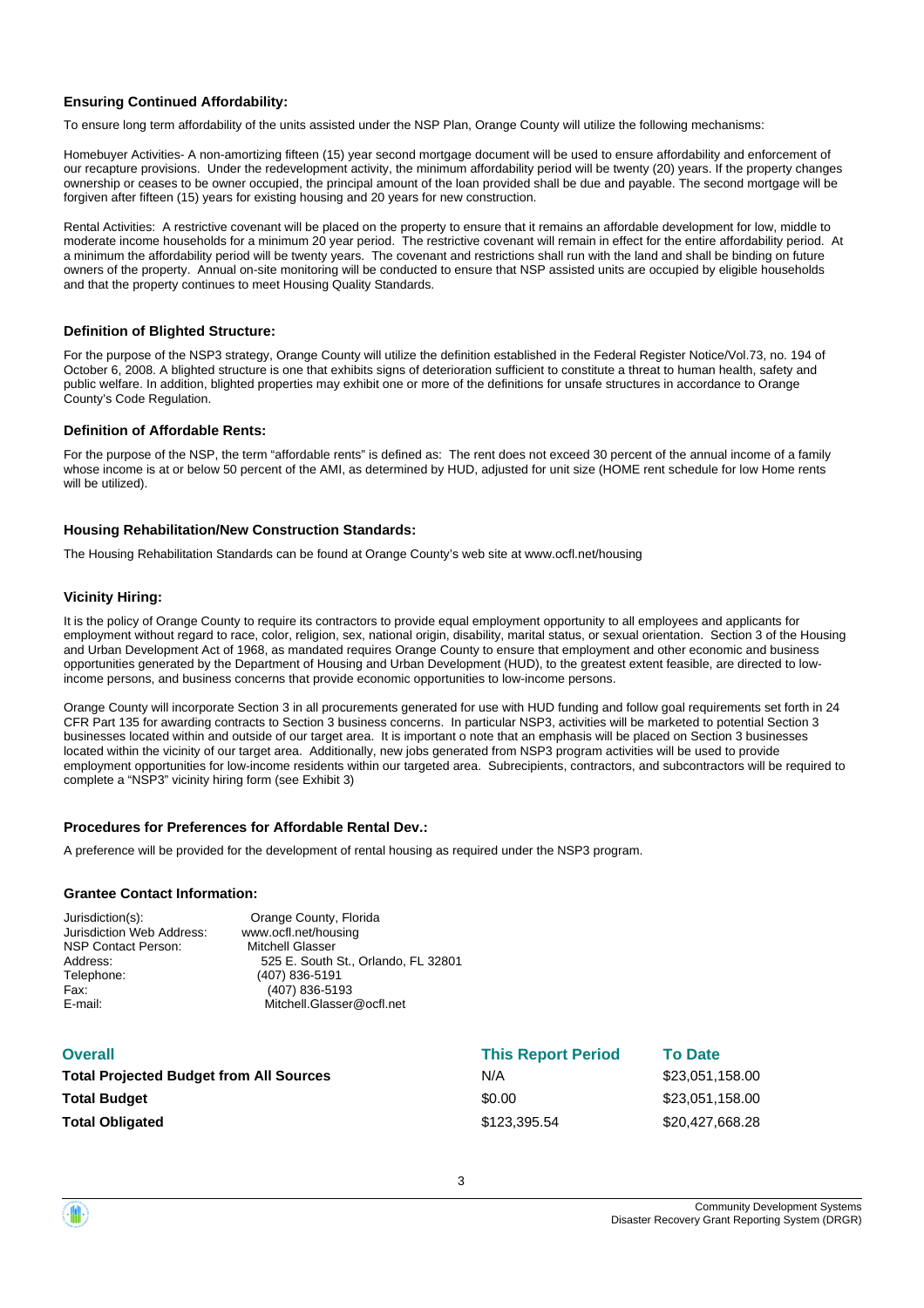| <b>Total Funds Drawdown</b><br><b>Program Funds Drawdown</b> | \$245,290.02<br>\$0.00 | \$20,407,781.40<br>\$10,598,713.52 |
|--------------------------------------------------------------|------------------------|------------------------------------|
| <b>Program Income Drawdown</b>                               | \$245,290.02           | \$9,809,067.88                     |
| <b>Program Income Received</b>                               | \$20,021.87            | \$10,330,495.77                    |
| <b>Total Funds Expended</b>                                  | \$237,487.90           | \$20,412,651.50                    |
| <b>Match Contributed</b>                                     | \$0.00                 | \$0.00                             |

# **Progress Toward Required Numeric Targets**

| <b>Requirement</b>                            | <b>Required</b> | <b>To Date</b> |
|-----------------------------------------------|-----------------|----------------|
| <b>Overall Benefit Percentage (Projected)</b> |                 | $0.00\%$       |
| <b>Overall Benefit Percentage (Actual)</b>    |                 | $0.00\%$       |
| Minimum Non-Federal Match                     | \$0.00          | \$0.00         |
| <b>Limit on Public Services</b>               | \$1,732,673.70  | \$0.00         |
| <b>Limit on Admin/Planning</b>                | \$1,155,115.80  | \$1,722,255.47 |
| <b>Limit on State Admin</b>                   | \$0.00          | \$1,722,255.47 |
| <b>Progress Toward Activity Type Targets</b>  |                 |                |
| <b>Activity Type</b>                          | <b>Target</b>   | <b>Actual</b>  |
| Administration                                | \$1,155,115.80  | \$2,305,115.00 |
|                                               |                 |                |

# **Progress Toward National Objective Targets**

| <b>National Objective</b>     | Target         | <b>Actual</b>  |
|-------------------------------|----------------|----------------|
| NSP Only - LH - 25% Set-Aside | \$2.887.789.50 | \$5,725,768.00 |

# **Overall Progress Narrative:**

During the 3rd quarter, we are continuing to complete the rehab and marketing of our remaining NSP3 houses in inventory. To date, we have sold 80 homes to qualified low, moderate and middle income households. In addition, Habitat for Humanity has rehabilitated and sold 38 homes to low income households.

# **Project Summary**

| <b>Project #, Project Title</b>           | <b>This Report Period</b>               | <b>To Date</b>                          |                                         |  |
|-------------------------------------------|-----------------------------------------|-----------------------------------------|-----------------------------------------|--|
|                                           | <b>Program Funds</b><br><b>Drawdown</b> | <b>Project Funds</b><br><b>Budgeted</b> | <b>Program Funds</b><br><b>Drawdown</b> |  |
| 1. Homebuyer Assistance Program           | \$0.00                                  | \$65,700.00                             | \$65,700.00                             |  |
| 2, Acquisition, Rehab, Resale SFR         | \$0.00                                  | \$20.642.811.00                         | \$9,886,971.47                          |  |
| 3, Acquisition, Rehab Rental              | \$0.00                                  | \$0.00                                  | \$0.00                                  |  |
| 4. Demolition of Blighted Properties      | \$0.00                                  | \$37.532.00                             | \$0.00                                  |  |
| 5. Redevelopment of Demolished Properties | \$0.00                                  | \$0.00                                  | \$0.00                                  |  |
| 6. Administration                         | \$0.00                                  | \$2,305,115.00                          | \$646,042.05                            |  |

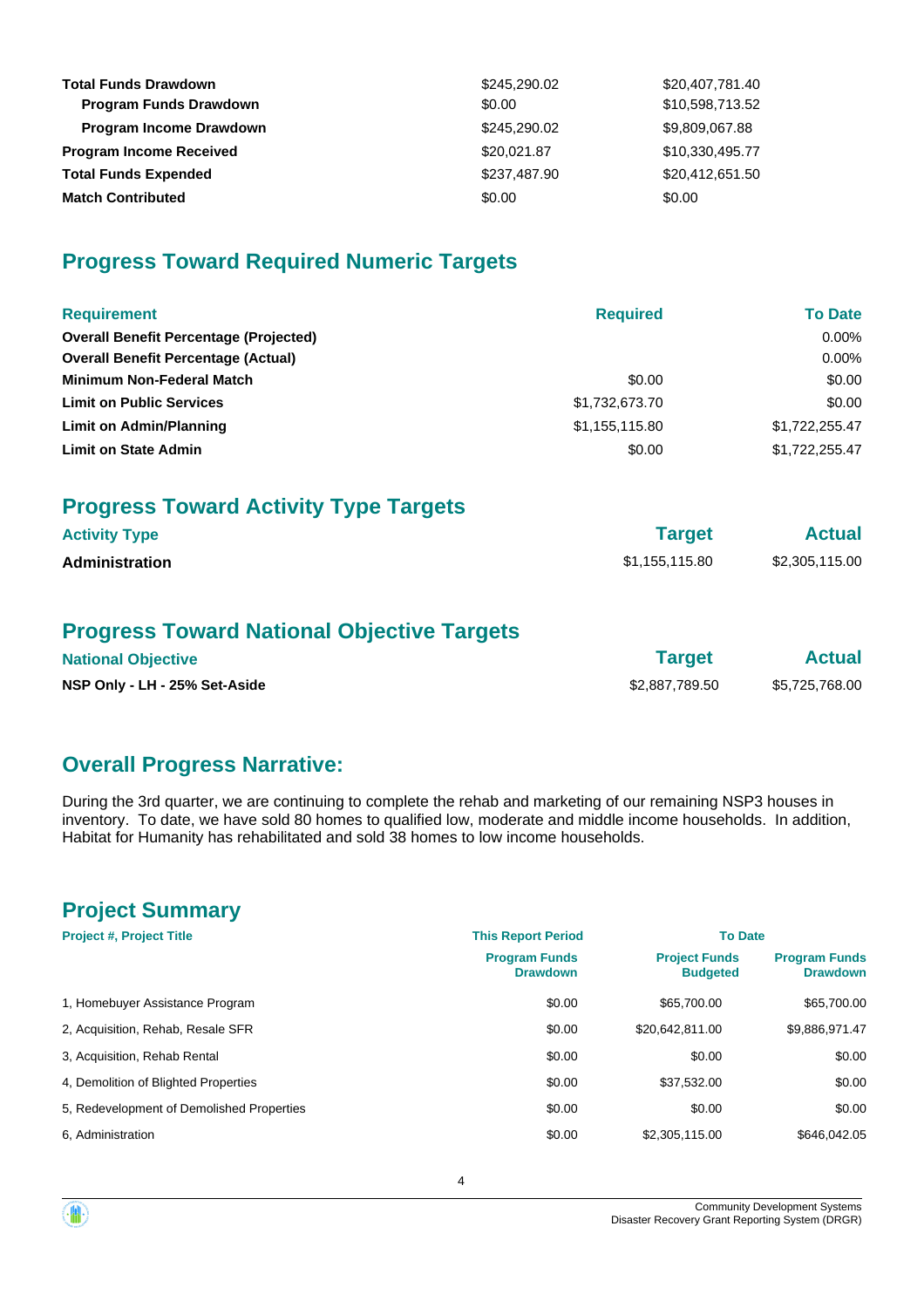# **Activities**

# **Project # / Title: 1 / Homebuyer Assistance Program**

#### **Grantee Activity Number: NSP 3 -ACTIVITY 1-VL/I-7703-7941 Activity Title: Homebuyer assistance L/I**

| <b>Activitiy Category:</b>                           | <b>Activity Status:</b>                       |
|------------------------------------------------------|-----------------------------------------------|
| Homeownership Assistance to low- and moderate-income | Under Way                                     |
| <b>Project Number:</b>                               | <b>Project Title:</b>                         |
|                                                      | Homebuyer Assistance Program                  |
| <b>Projected Start Date:</b>                         | <b>Projected End Date:</b>                    |
| 05/01/2011                                           | 04/13/2014                                    |
| <b>Benefit Type:</b><br>Direct (HouseHold)           | <b>Completed Activity Actual End Date:</b>    |
| <b>National Objective:</b>                           | <b>Responsible Organization:</b>              |
| NSP Only - LH - 25% Set-Aside                        | Orange County Housing & Community Development |

| <b>Overall</b>                                 | <b>Jul 1 thru Sep 30, 2016</b> | <b>To Date</b> |
|------------------------------------------------|--------------------------------|----------------|
| <b>Total Projected Budget from All Sources</b> | N/A                            | \$0.00         |
| <b>Total Budget</b>                            | \$0.00                         | \$0.00         |
| <b>Total Obligated</b>                         | \$0.00                         | \$0.00         |
| <b>Total Funds Drawdown</b>                    | \$0.00                         | \$0.00         |
| <b>Program Funds Drawdown</b>                  | \$0.00                         | \$0.00         |
| <b>Program Income Drawdown</b>                 | \$0.00                         | \$0.00         |
| <b>Program Income Received</b>                 | \$0.00                         | \$0.00         |
| <b>Total Funds Expended</b>                    | \$0.00                         | \$0.00         |
| Orange County Housing & Community Development  | \$0.00                         | \$0.00         |
| <b>Match Contributed</b>                       | \$0.00                         | \$0.00         |

## **Activity Description:**

This activity will utilize NSP funding to provide down payment assistance and closing costs assistance to low income families purchasing foreclosed homes within the NSP 3 target area.

## **Location Description:**

This activity will be conducted within the NSP 3 target area (Pine Hills).

## **Activity Progress Narrative:**

No NSP3 funds have been used under this activity during the 3rd quarter.



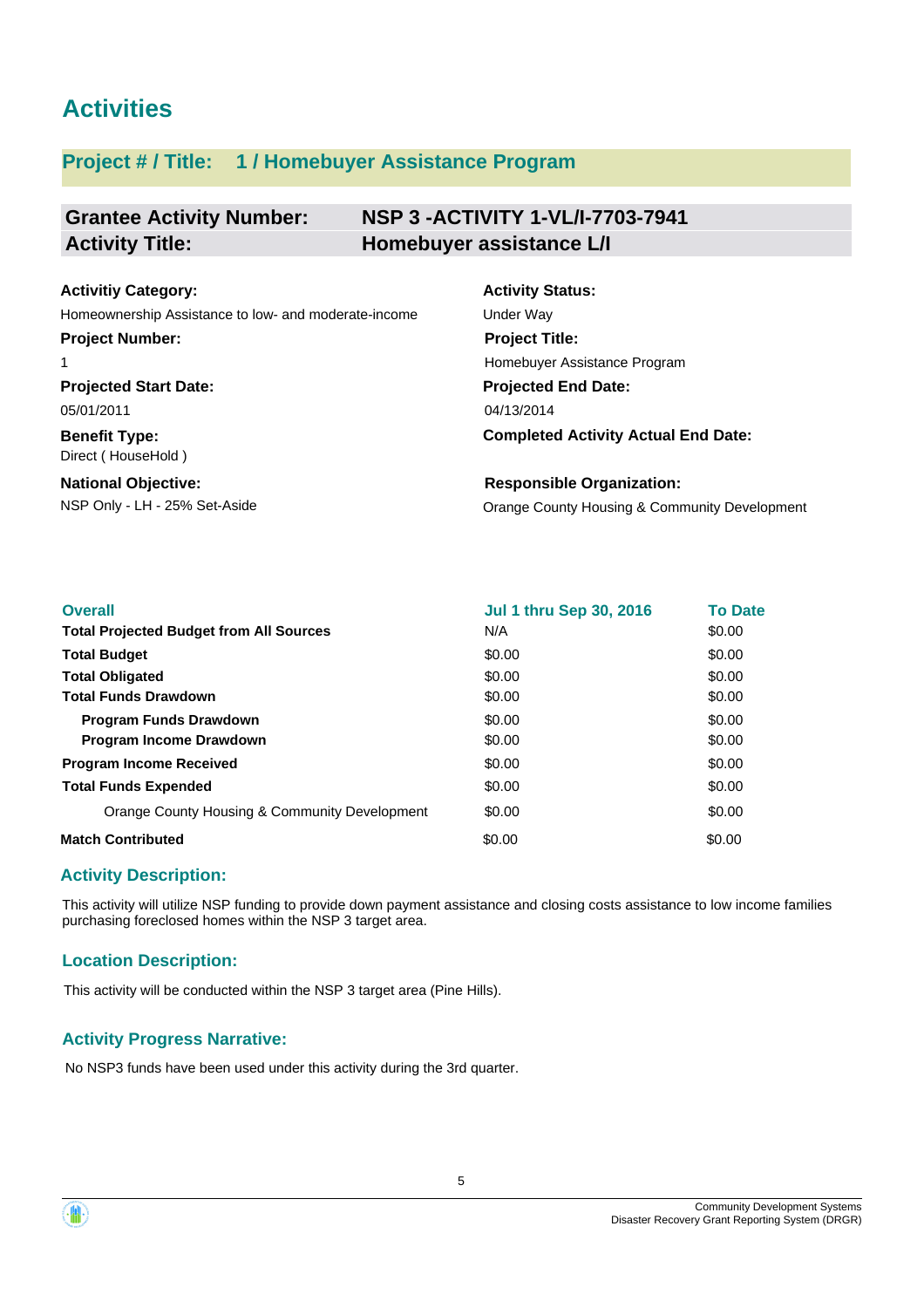# **Accomplishments Performance Measures**

# **No Accomplishments Performance Measures**

#### **Beneficiaries Performance Measures**

|                    |     | <b>This Report Period</b> |       |      | <b>Cumulative Actual Total / Expected</b> |       |                |
|--------------------|-----|---------------------------|-------|------|-------------------------------------------|-------|----------------|
|                    | Low | <b>Mod</b>                | Total | Low  | <b>Mod</b>                                | Total | <b>Low/Mod</b> |
| # of Households    |     |                           |       | 0/15 | 0/0                                       | 0/15  |                |
| # Owner Households |     |                           |       | 0/15 | 0/0                                       | 0/15  |                |

# **Activity Locations**

**No Activity Locations found.**

# **No Other Match Funding Sources Found Other Funding Sources Budgeted - Detail**

#### **Other Funding Sources Amount Amount Amount Amount Amount Amount Amount**

No Other Funding Sources Found Total Other Funding Sources

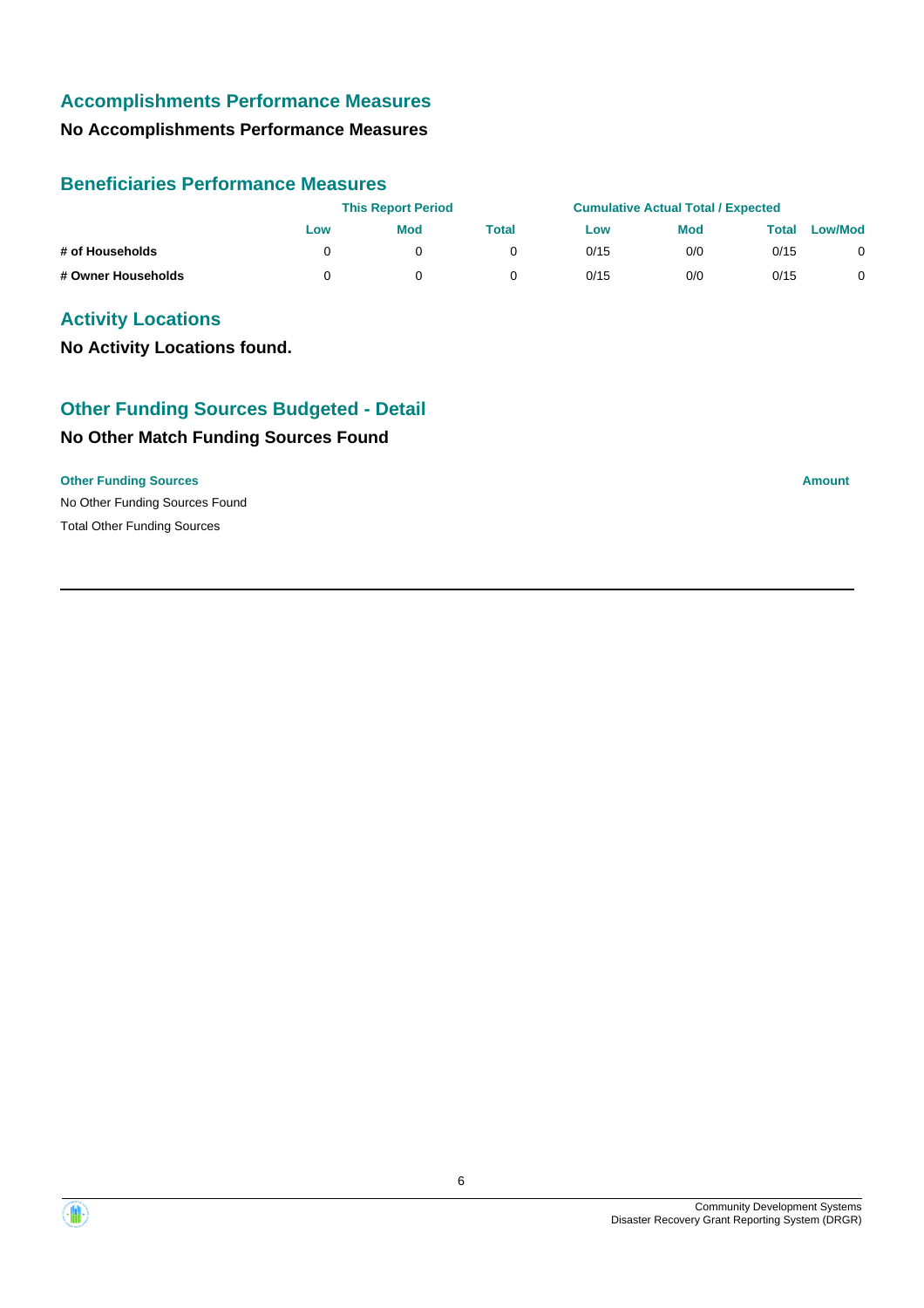# **NSP3-Activity 1-7703-7941 Activity Title: Homebuyer Assistance Program**

| <b>Activitiy Category:</b>                           | <b>Activity Status:</b>                       |
|------------------------------------------------------|-----------------------------------------------|
| Homeownership Assistance to low- and moderate-income | Under Way                                     |
| <b>Project Number:</b>                               | <b>Project Title:</b>                         |
|                                                      | Homebuyer Assistance Program                  |
| <b>Projected Start Date:</b>                         | <b>Projected End Date:</b>                    |
| 05/01/2011                                           | 04/30/2014                                    |
| <b>Benefit Type:</b><br>Direct (HouseHold)           | <b>Completed Activity Actual End Date:</b>    |
| <b>National Objective:</b>                           | <b>Responsible Organization:</b>              |
| NSP Only - LMMI                                      | Orange County Housing & Community Development |

| <b>Overall</b>                                 | <b>Jul 1 thru Sep 30, 2016</b> | <b>To Date</b> |
|------------------------------------------------|--------------------------------|----------------|
| <b>Total Projected Budget from All Sources</b> | N/A                            | \$65,700.00    |
| <b>Total Budget</b>                            | \$0.00                         | \$65,700.00    |
| <b>Total Obligated</b>                         | \$0.00                         | \$65,700.00    |
| <b>Total Funds Drawdown</b>                    | \$0.00                         | \$65,700.00    |
| <b>Program Funds Drawdown</b>                  | \$0.00                         | \$65,700.00    |
| <b>Program Income Drawdown</b>                 | \$0.00                         | \$0.00         |
| <b>Program Income Received</b>                 | \$0.00                         | \$0.00         |
| <b>Total Funds Expended</b>                    | \$0.00                         | \$65,700.00    |
| Orange County Housing & Community Development  | \$0.00                         | \$65,700.00    |
| <b>Match Contributed</b>                       | \$0.00                         | \$0.00         |

#### **Activity Description:**

This NSP3 activity will provide financial mechanisms related to acquisition of homes by low, moderate and middle household homebuyers. The tenure of the beneficiaries is homeownership. To encourage potential buyers of NSP homes, homebuyer incentives like down payment, principal reduction assistance up to \$20,000 including closing cost assistance will be provided.

Financial mechanisms may include gap financing, down payment and closing costs assistance, and lease purchase incentives. The assistance will be structured as a forgivable zero percent interest loan over a period of 15 years. The loan will not be amortized and will be forgiven and satisfied after a 15 year affordability period. However, the full amount of the assistance will be repayable if the property changes title or ceases to be owner occupied within the first 15 years. The discount requirements for the NSP3, and all other requirements will apply to all properties and households assisted.

Eligible homebuyers will be required to complete a required homebuyer education class administered by an approved agency, and have obtained first mortgage financing at a reasonable and fair market interest rate.

#### **Location Description:**

Pine Hills Target Area

#### **Activity Progress Narrative:**

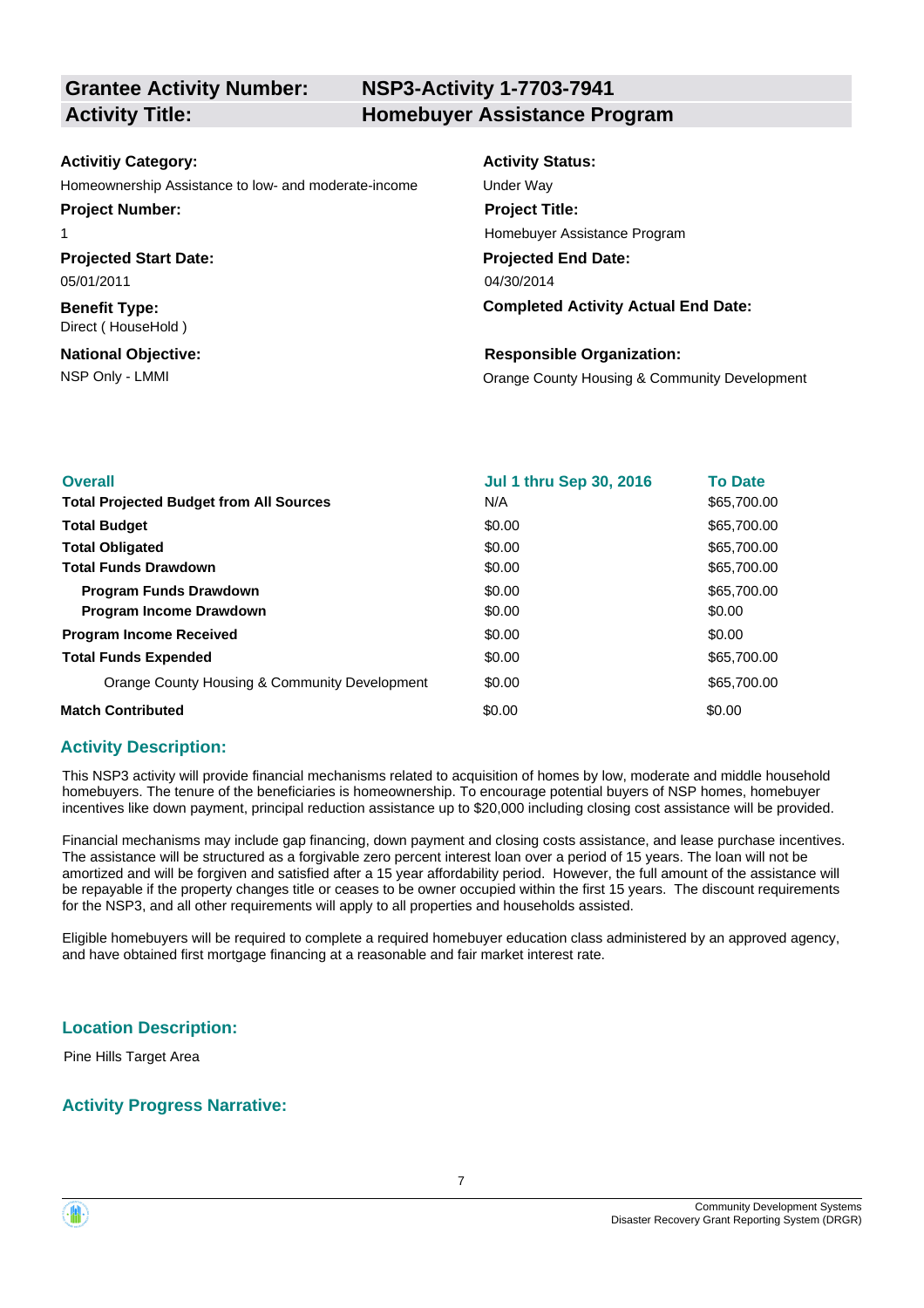No NSP3 funds have been used under this activity during the 3rd quarter.

## **Accomplishments Performance Measures**

|                         | <b>This Report Period</b> | <b>Cumulative Actual Total / Expected</b> |
|-------------------------|---------------------------|-------------------------------------------|
|                         | Total                     | <b>Total</b>                              |
| # of Housing Units      | O                         | 2/65                                      |
| # of Singlefamily Units | 0                         | 2/65                                      |

#### **Beneficiaries Performance Measures**

|                    |     | <b>This Report Period</b> |       |      | <b>Cumulative Actual Total / Expected</b> |       |                |
|--------------------|-----|---------------------------|-------|------|-------------------------------------------|-------|----------------|
|                    | Low | <b>Mod</b>                | Total | Low  | <b>Mod</b>                                | Total | <b>Low/Mod</b> |
| # of Households    |     |                           |       | 0/40 | 1/25                                      | 4/65  | 25.00          |
| # Owner Households |     |                           |       | 0/40 | 1/25                                      | 4/65  | 25.00          |

## **Activity Locations**

**No Activity Locations found.**

## **Other Funding Sources Budgeted - Detail**

#### **No Other Match Funding Sources Found**

#### **Other Funding Sources Amount Amount Amount Amount Amount Amount Amount**

No Other Funding Sources Found Total Other Funding Sources

**Project # / Title: 2 / Acquisition, Rehab, Resale SFR**

| <b>Grantee Activity Number:</b>            | <b>NSP3-Activity 2-7703-7942</b>              |
|--------------------------------------------|-----------------------------------------------|
| <b>Activity Title:</b>                     | <b>Acquisition, Rehab, and Resale</b>         |
|                                            |                                               |
| <b>Activitiy Category:</b>                 | <b>Activity Status:</b>                       |
| Acquisition - general                      | Under Way                                     |
| <b>Project Number:</b>                     | <b>Project Title:</b>                         |
| 2                                          | Acquisition, Rehab, Resale SFR                |
| <b>Projected Start Date:</b>               | <b>Projected End Date:</b>                    |
| 05/01/2011                                 | 04/30/2014                                    |
| <b>Benefit Type:</b><br>Direct (HouseHold) | <b>Completed Activity Actual End Date:</b>    |
| <b>National Objective:</b>                 | <b>Responsible Organization:</b>              |
| NSP Only - LMMI                            | Orange County Housing & Community Development |

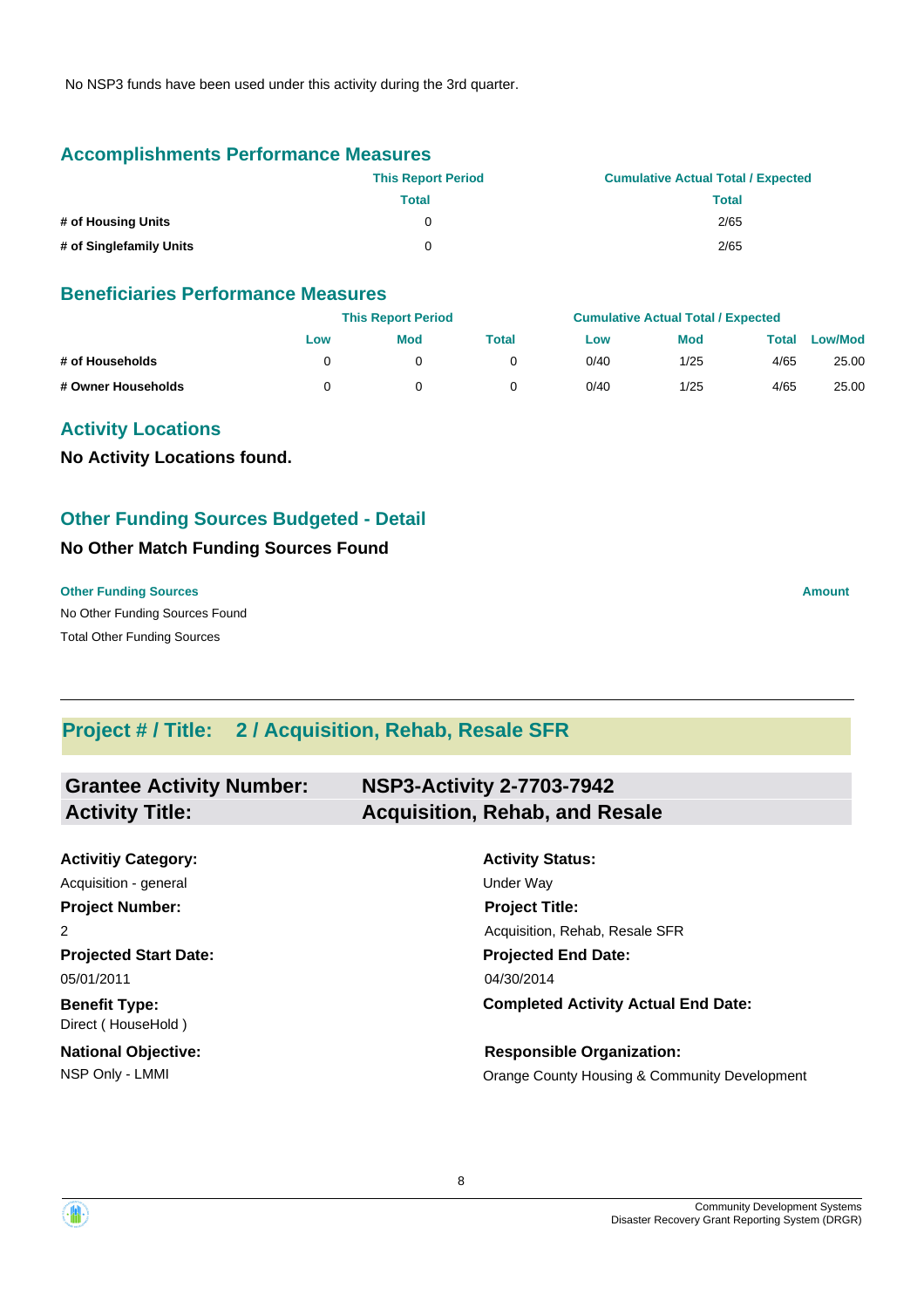| <b>Overall</b>                                 | <b>Jul 1 thru Sep 30, 2016</b> | <b>To Date</b>  |
|------------------------------------------------|--------------------------------|-----------------|
| <b>Total Projected Budget from All Sources</b> | N/A                            | \$14,921,043.00 |
| <b>Total Budget</b>                            | \$0.00                         | \$14.921.043.00 |
| <b>Total Obligated</b>                         | \$56,082.14                    | \$14,512,192.76 |
| <b>Total Funds Drawdown</b>                    | \$113,006.82                   | \$14,502,672.47 |
| <b>Program Funds Drawdown</b>                  | \$0.00                         | \$8,337,477,06  |
| <b>Program Income Drawdown</b>                 | \$113,006.82                   | \$6,165,195.41  |
| <b>Program Income Received</b>                 | \$0.00                         | \$222,677.09    |
| <b>Total Funds Expended</b>                    | \$113,096.82                   | \$14,560,546.63 |
| Orange County Housing & Community Development  | \$113,096.82                   | \$14,560,546.63 |
| <b>Match Contributed</b>                       | \$0.00                         | \$0.00          |

Homes acquired under NSP3 will be inspected and assessed for rehabilitation needs. Repairs will be conducted on acquired properties to ensure compliance with local code and to increase the sustainability, comfort, safety and energy efficiency of these properties. Rehabilitation of acquired properties will adhere to the housing rehabilitation standards developed for the NSP program and located on our web site at www.ocfl.net/housing. All work conducted will be subject to federal and local compliance, environmental regulations and procurement procedures.

Upon completion of rehabilitation, residential properties will be marketed for sale via the Orange County NSP website and the local Multiple Listing Service. Eligible homebuyers will be required to complete a required homebuyer education class as administered by an approved agency, and have obtained first mortgage financing at a reasonable and fair market interest rate. The sales price of the home to a qualified buyer will not exceed the initial acquisition and rehabilitation costs. The properties will be offered to homebuyers with an annual income below 120 percent AMI.

If a property has not been sold after 12 months, the property may be offered as an affordable rental or lease purchase activity

#### **Location Description:**

Pine Hills Target Area

#### **Activity Progress Narrative:**

To date, 66 homes have been sold to qualified moderate to middle income housholds under this activity.

## **Accomplishments Performance Measures**

| <b>This Report Period</b> | <b>Cumulative Actual Total / Expected</b> |
|---------------------------|-------------------------------------------|
| Total                     | Total                                     |
| 0                         | 66/60                                     |
| 0                         | 66/60                                     |
|                           |                                           |

|                         | <b>This Report Period</b> | <b>Cumulative Actual Total / Expected</b> |
|-------------------------|---------------------------|-------------------------------------------|
|                         | Total                     | Total                                     |
| # of Housing Units      | 0                         | 66/60                                     |
| # of Singlefamily Units | 0                         | 66/60                                     |

## **Beneficiaries Performance Measures**

| <b>This Report Period</b> |            |       | <b>Cumulative Actual Total / Expected</b> |            |  |                      |  |
|---------------------------|------------|-------|-------------------------------------------|------------|--|----------------------|--|
| Low                       | <b>Mod</b> | Total | ∟ow                                       | <b>Mod</b> |  | <b>Total Low/Mod</b> |  |

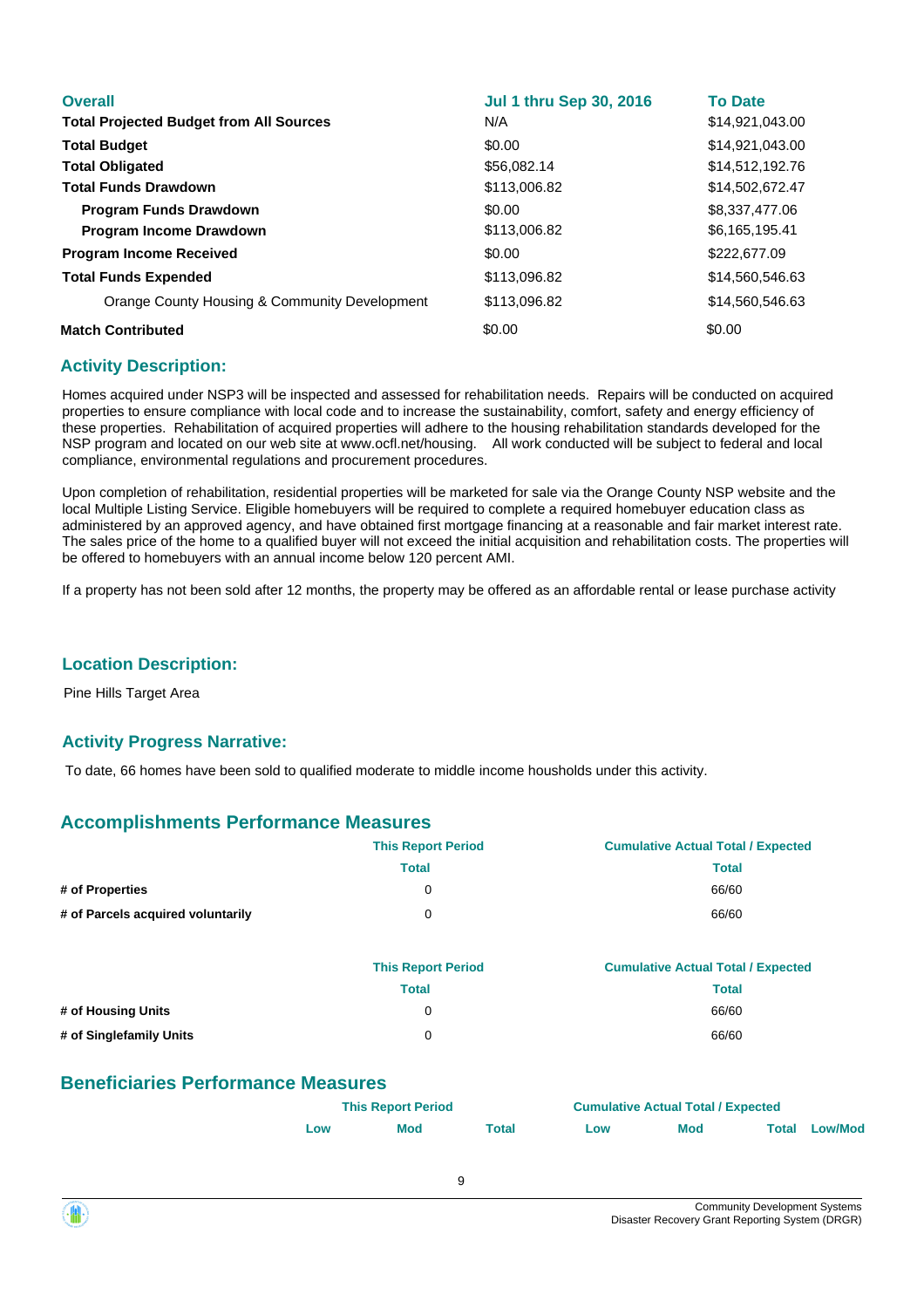| # of Households    |  | 0/40 | 25/20 | 66/60 | 37.88 |
|--------------------|--|------|-------|-------|-------|
| # Owner Households |  | 0/40 | 25/20 | 66/60 | 37.88 |

# **Activity Locations**

**No Activity Locations found.**

# **Other Funding Sources Budgeted - Detail**

# **No Other Match Funding Sources Found**

#### **Other Funding Sources Amount**

No Other Funding Sources Found Total Other Funding Sources

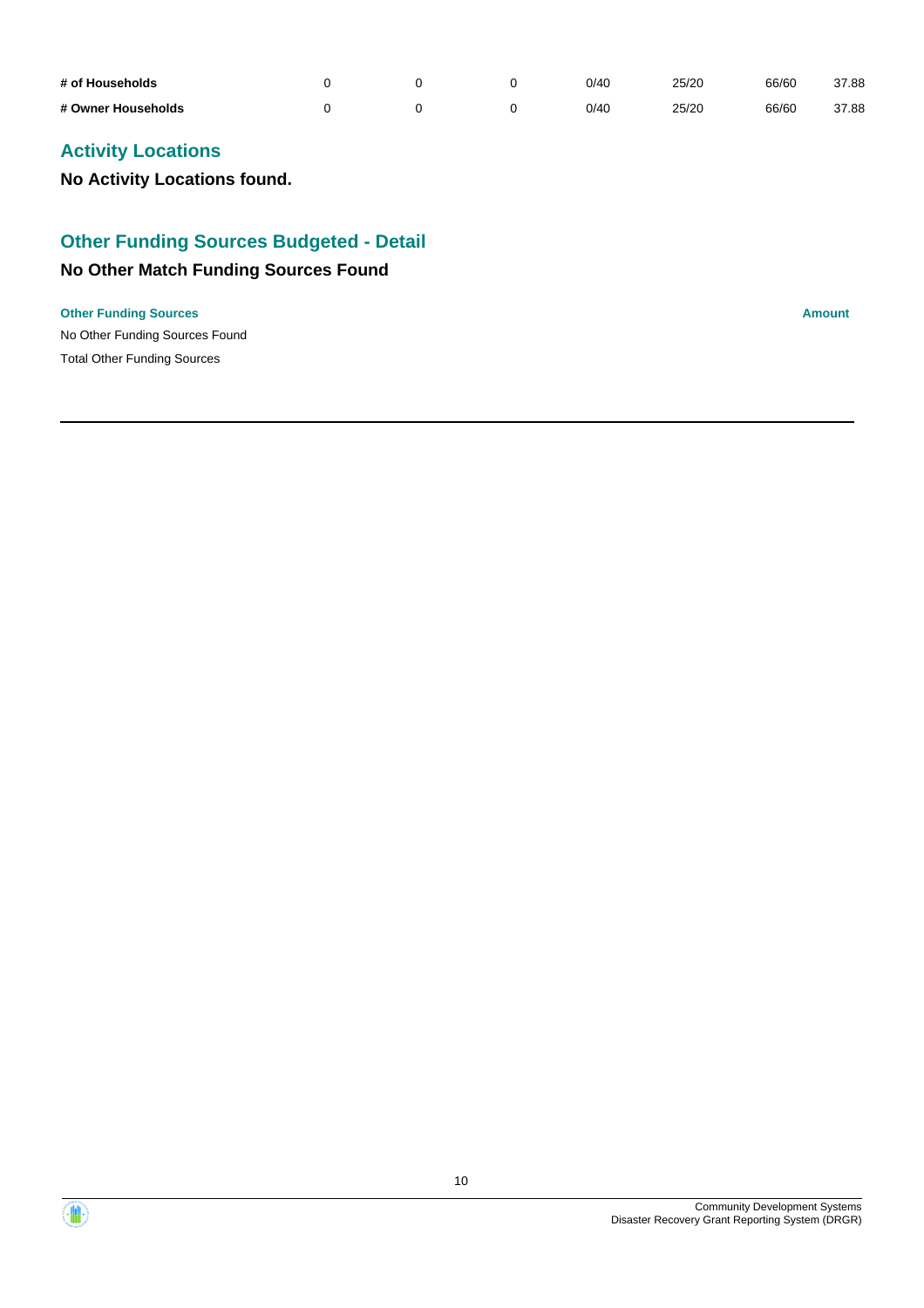| <b>Activitiy Category:</b>              | <b>Activity Status:</b>                       |
|-----------------------------------------|-----------------------------------------------|
| Acquisition - general                   | Under Way                                     |
| <b>Project Number:</b>                  | <b>Project Title:</b>                         |
| 2                                       | Acquisition, Rehab, Resale SFR                |
| <b>Projected Start Date:</b>            | <b>Projected End Date:</b>                    |
| 05/01/2011                              | 04/30/2014                                    |
| <b>Benefit Type:</b><br>Direct (Person) | <b>Completed Activity Actual End Date:</b>    |
| <b>National Objective:</b>              | <b>Responsible Organization:</b>              |
| NSP Only - LH - 25% Set-Aside           | Orange County Housing & Community Development |

| <b>Overall</b>                                 | <b>Jul 1 thru Sep 30, 2016</b> | <b>To Date</b> |
|------------------------------------------------|--------------------------------|----------------|
| <b>Total Projected Budget from All Sources</b> | N/A                            | \$5,721,768.00 |
| <b>Total Budget</b>                            | \$0.00                         | \$5,721,768.00 |
| <b>Total Obligated</b>                         | \$19,994.71                    | \$4,088,621.38 |
| <b>Total Funds Drawdown</b>                    | \$81,557.16                    | \$4,084,621.38 |
| <b>Program Funds Drawdown</b>                  | \$0.00                         | \$1,549,494.41 |
| <b>Program Income Drawdown</b>                 | \$81,557.16                    | \$2,535,126.97 |
| <b>Program Income Received</b>                 | \$0.00                         | \$0.00         |
| <b>Total Funds Expended</b>                    | \$81,557.16                    | \$4,083,495.90 |
| Orange County Housing & Community Development  | \$81,557.16                    | \$4,083,495,90 |
| <b>Match Contributed</b>                       | \$0.00                         | \$0.00         |

Habitat for Humanity Acquisition of SFR. Most of the units acquired under this activity will be designated for very low income persons (earning 50 percent or below AMI). This activity is targeted to meet the required 25 percent of NSP3 funds for this income catergory.

#### **Location Description:**

Pine Hills Target Area

#### **Activity Progress Narrative:**

To date, 52 homes have been sold to qualified low income households under this activity. Habitat for Humanity has rehabbed and sold 38 of these homes.

#### **Accomplishments Performance Measures**

|                 | <b>This Report Period</b> | <b>Cumulative Actual Total / Expected</b> |
|-----------------|---------------------------|-------------------------------------------|
|                 | <b>Total</b>              | <b>Total</b>                              |
| # of Properties |                           | 52/13                                     |

11



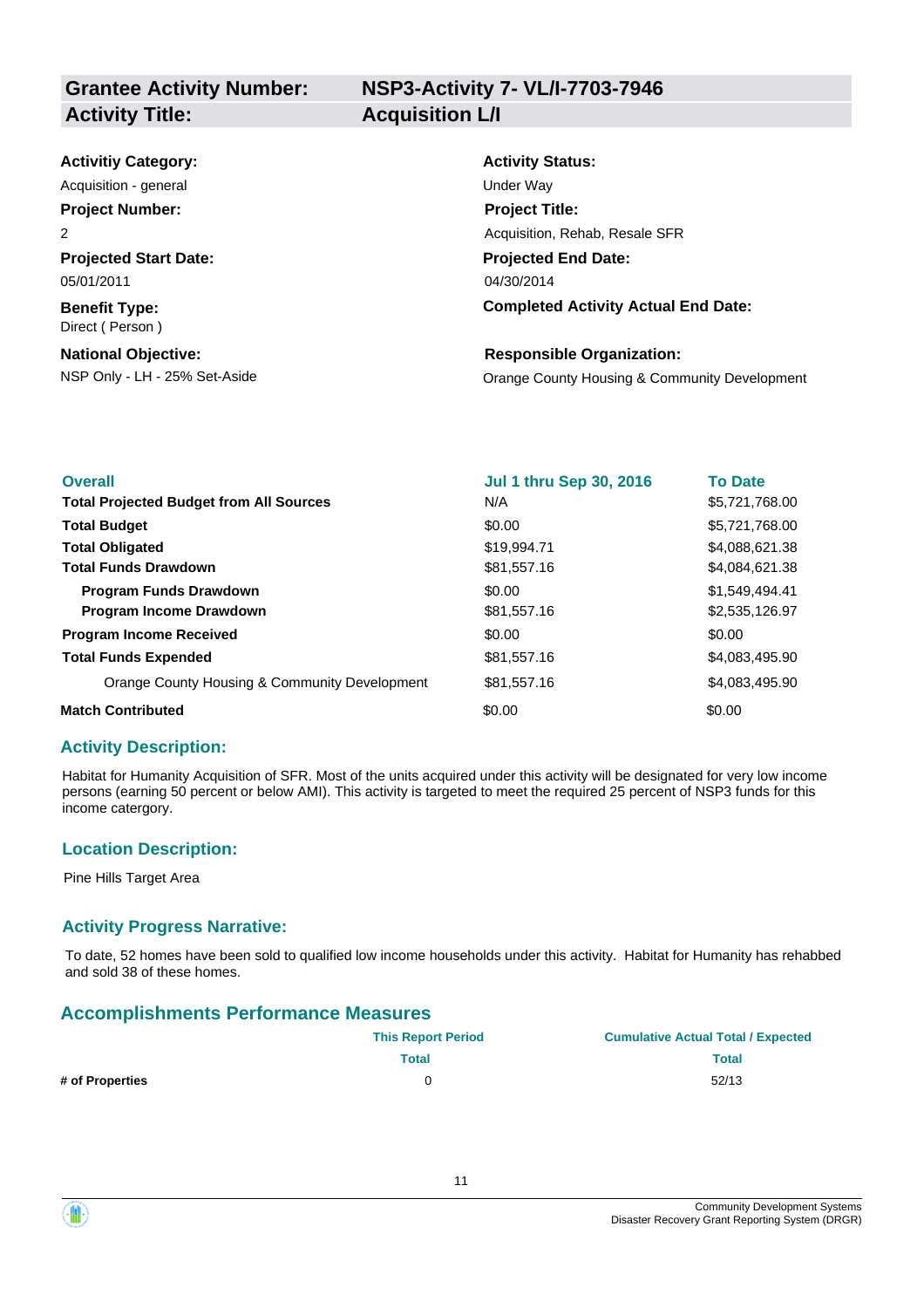|                         | <b>This Report Period</b> | <b>Cumulative Actual Total / Expected</b> |
|-------------------------|---------------------------|-------------------------------------------|
|                         | Total                     | Total                                     |
| # of Housing Units      | 0                         | 52/13                                     |
| # of Singlefamily Units | 0                         | 52/13                                     |

#### **Beneficiaries Performance Measures**

|              |     | <b>This Report Period</b> |       |       | <b>Cumulative Actual Total / Expected</b> |       |                |
|--------------|-----|---------------------------|-------|-------|-------------------------------------------|-------|----------------|
|              | Low | <b>Mod</b>                | Total | Low   | <b>Mod</b>                                | Total | <b>Low/Mod</b> |
| # of Persons |     |                           |       | 52/13 | 0/0                                       | 52/13 | 100.00         |

#### **Activity Locations**

**No Activity Locations found.**

# **Other Funding Sources Budgeted - Detail**

#### **No Other Match Funding Sources Found**

#### **Other Funding Sources Amount**

No Other Funding Sources Found Total Other Funding Sources

**Project # / Title: 3 / Acquisition, Rehab Rental**

| <b>Grantee Activity Number:</b> | <b>NSP3-Activity 3-7703-7943</b>         |
|---------------------------------|------------------------------------------|
| <b>Activity Title:</b>          | <b>Acquisition, Rehab Rental Housing</b> |

**Projected Start Date: Benefit Type: National Objective: Activitiy Category:** 05/01/2011 ( ) Acquisition - general and the contract of the Under Way **Project Number:** 3

**Activity Status: Projected End Date: Completed Activity Actual End Date:** 04/30/2014 **Project Title:** Acquisition, Rehab Rental

NSP Only - LH - 25% Set-Aside **Orange County Housing & Community Development Responsible Organization:**

| <b>Overall</b>                                 | Jul 1 thru Sep 30, 2016 | <b>To Date</b> |
|------------------------------------------------|-------------------------|----------------|
| <b>Total Projected Budget from All Sources</b> | N/A                     | \$0.00         |
| <b>Total Budget</b>                            | \$0.00                  | \$0.00         |

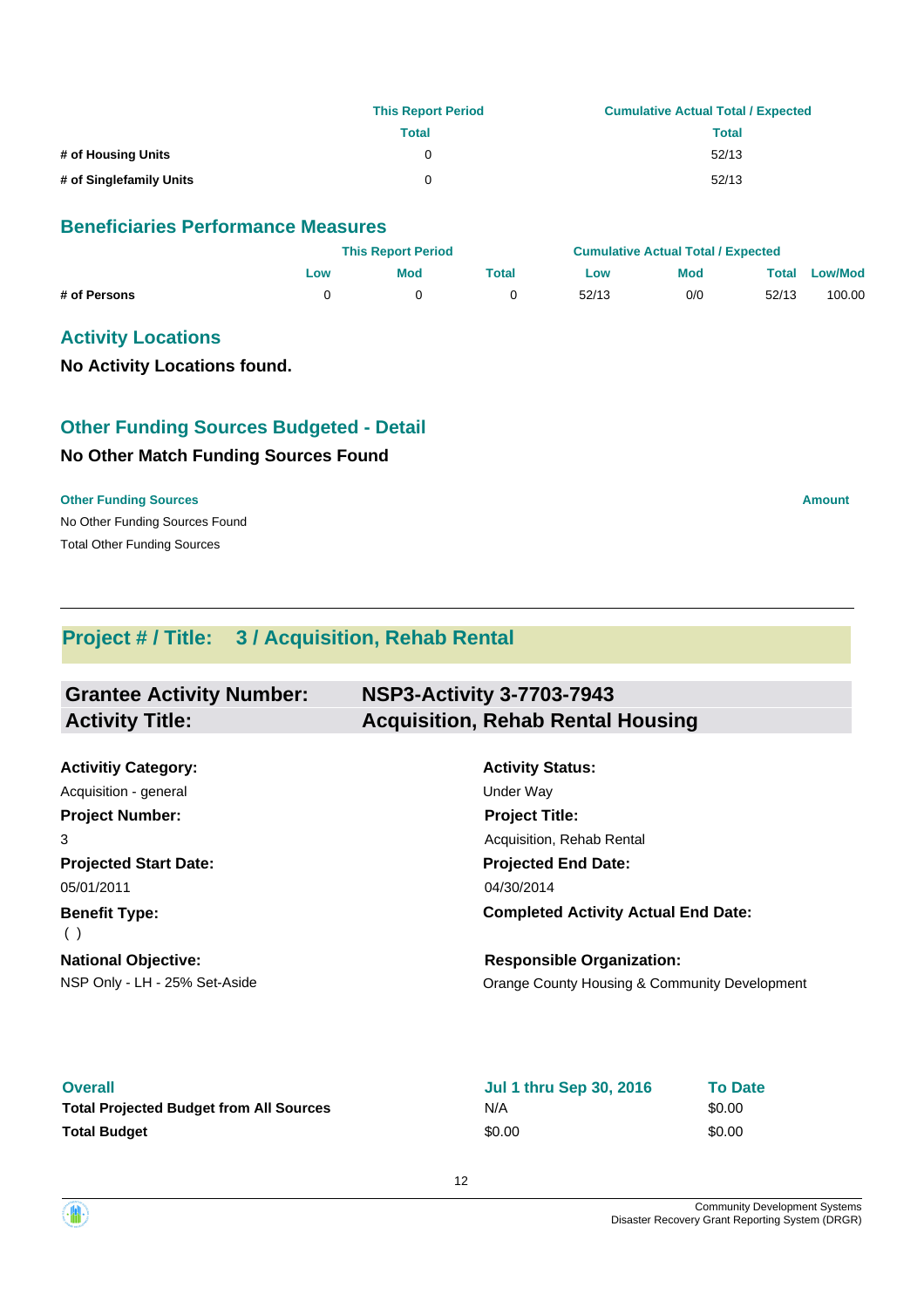| <b>Total Obligated</b>                        | \$0.00 | \$0.00 |
|-----------------------------------------------|--------|--------|
| <b>Total Funds Drawdown</b>                   | \$0.00 | \$0.00 |
| <b>Program Funds Drawdown</b>                 | \$0.00 | \$0.00 |
| <b>Program Income Drawdown</b>                | \$0.00 | \$0.00 |
| <b>Program Income Received</b>                | \$0.00 | \$0.00 |
| <b>Total Funds Expended</b>                   | \$0.00 | \$0.00 |
| Orange County Housing & Community Development | \$0.00 | \$0.00 |
| <b>Match Contributed</b>                      | \$0.00 | \$0.00 |

Acquisition of Foreclosed Upon Properties for Rental Housing

This activity consists of purchasing foreclosed homes or residential properties to provide rental housing. Most of the units acquired for rental activities will be designated for very low income persons (earning 50 percent or below AMI). This activity is targeted to meet the required 25 percent of NSP3 funds for this income category. The properties may consist of single family or multifamily housing. Other funding sources include: \$1M from SHIP and \$1M from HOME.

The tenure of the beneficiaries is affordable rental housing. The duration of the assistance will be determined by a Land Use Restriction Agreement (LURA) for a period no less than 20 years. Properties purchased for rental housing will be obtained at a discounted rate of no less than 1 percent discount of the current market appraised value. A preference will be provided for the development of rental housing as required under the NSP3 program.

Eligible participating for profit or non profit housing agencies will acquire title and ownership of the property to serve low, moderate, middle income individuals and families at 50 percent AMI. Continued affordability will be ensured through a contractual Land Use Restriction Agreement for a minimum of 20 years. Annual monitoring of the properties will be conducted to ensure continued affordability of the property. Any loans, deferred mortgages and/or financing mechanisms used in conjunction with this activity will be at acceptable interest rates as necessary to make the project feasible and affordable to the targeted income group. Any additional funds necessary to make the property financially feasible will come from other resources. If the property is sold or does not meet affordable rental programmatic requirements, Orange County will have the right to begin legal action to reclaim ownership or transfer of the property to another qualified for profit or non profit housing agency.

#### **Location Description:**

Pine Hills Target Area

## **Activity Progress Narrative:**

We have not used any NSP3 funds to acquire a rental unit at this time.

#### **Accomplishments Performance Measures**

|                        | <b>This Report Period</b> | <b>Cumulative Actual Total / Expected</b> |
|------------------------|---------------------------|-------------------------------------------|
|                        | <b>Total</b>              | <b>Total</b>                              |
| # of Properties        | 0                         | 0/1                                       |
|                        |                           |                                           |
|                        | <b>This Report Period</b> | <b>Cumulative Actual Total / Expected</b> |
|                        | <b>Total</b>              | <b>Total</b>                              |
| # of Housing Units     | 0                         | 0/65                                      |
| # of Multifamily Units | 0                         | 0/65                                      |



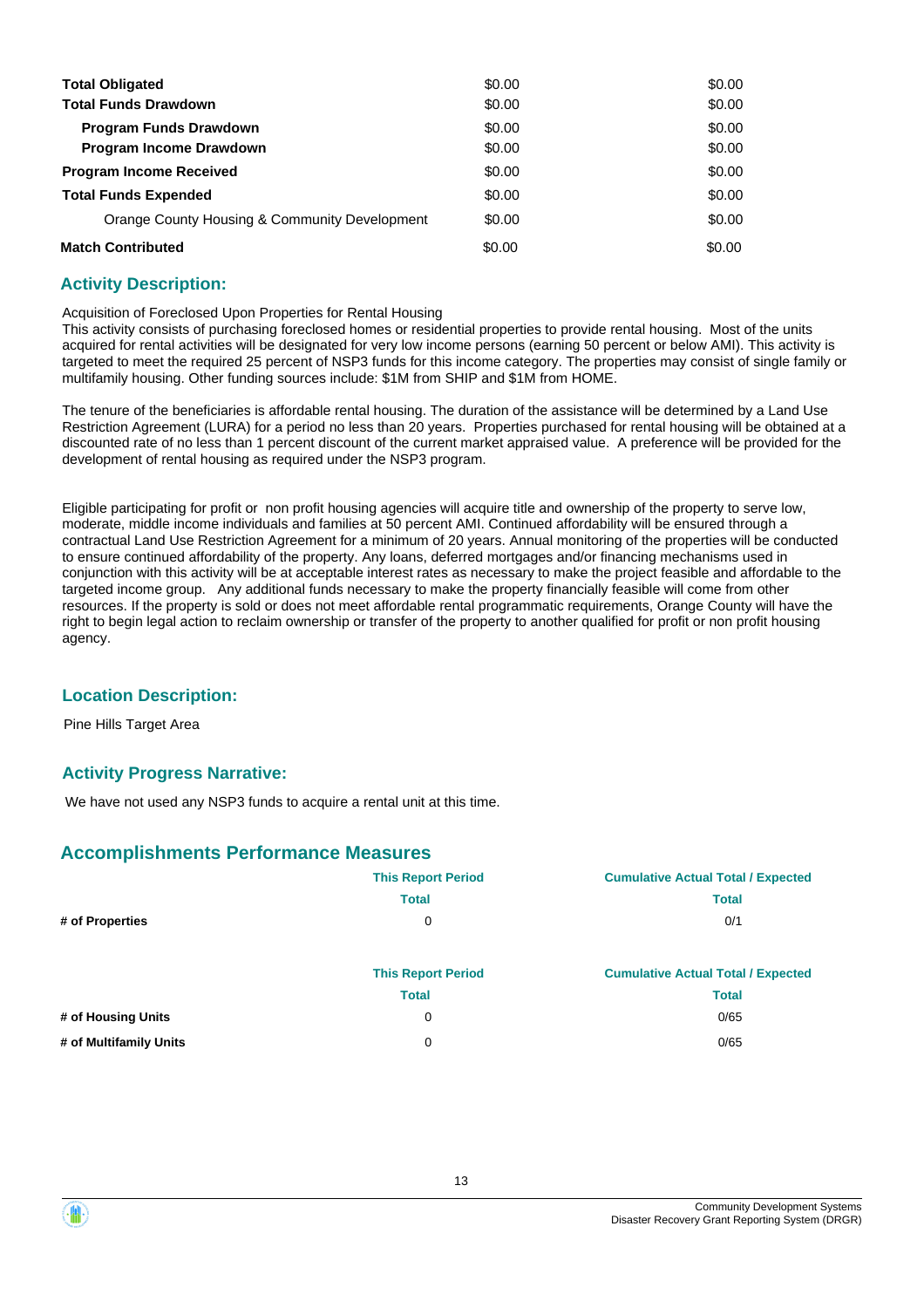## **Beneficiaries Performance Measures**

**No Beneficiaries Performance Measures found.**

#### **Activity Locations**

**No Activity Locations found.**

# **Other Funding Sources Budgeted - Detail**

#### **No Other Match Funding Sources Found**

No Other Funding Sources Found **Other Funding Sources Amount Amount Amount Amount Amount Amount Amount** Total Other Funding Sources

# **Project # / Title: 4 / Demolition of Blighted Properties**

#### **Grantee Activity Number: NSP 3 Activity 4-VL/ I-7703-7944 Activity Title: Clearance Demolition L/I**

| <b>Activitiy Category:</b>    | <b>Activity Status:</b>                       |
|-------------------------------|-----------------------------------------------|
| Clearance and Demolition      | <b>Under Wav</b>                              |
| <b>Project Number:</b>        | <b>Project Title:</b>                         |
| 4                             | Demolition of Blighted Properties             |
| <b>Projected Start Date:</b>  | <b>Projected End Date:</b>                    |
| 05/01/2011                    | 04/30/2014                                    |
| <b>Benefit Type:</b><br>( )   | <b>Completed Activity Actual End Date:</b>    |
| <b>National Objective:</b>    | <b>Responsible Organization:</b>              |
| NSP Only - LH - 25% Set-Aside | Orange County Housing & Community Development |

| <b>Overall</b>                                 | <b>Jul 1 thru Sep 30, 2016</b> | <b>To Date</b> |
|------------------------------------------------|--------------------------------|----------------|
| <b>Total Projected Budget from All Sources</b> | N/A                            | \$4,000.00     |
| <b>Total Budget</b>                            | \$0.00                         | \$4,000.00     |
| <b>Total Obligated</b>                         | \$0.00                         | \$0.00         |
| <b>Total Funds Drawdown</b>                    | \$0.00                         | \$0.00         |
| <b>Program Funds Drawdown</b>                  | \$0.00                         | \$0.00         |
| <b>Program Income Drawdown</b>                 | \$0.00                         | \$0.00         |
| <b>Program Income Received</b>                 | \$0.00                         | \$0.00         |
| <b>Total Funds Expended</b>                    | \$0.00                         | \$0.00         |
| Orange County Housing & Community Development  | \$0.00                         | \$0.00         |

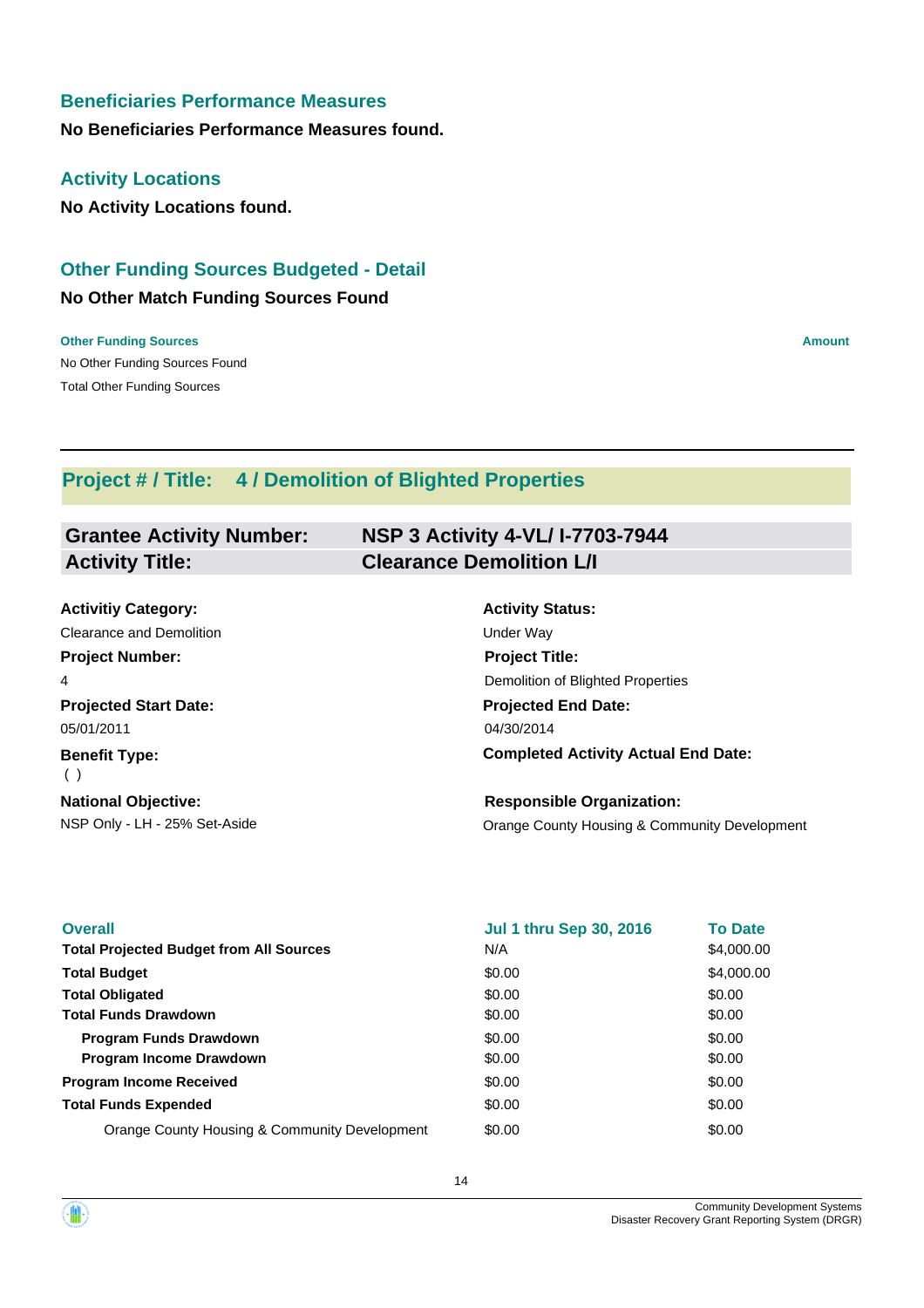| <b>Match Contributed</b> | \$0.00 | \$0.00 |
|--------------------------|--------|--------|
|                          |        |        |

This activity will utilize NSP 3 funding to demolish abandoned properties that have been determined to be a hazzard, and a danger to the health and safety of the public.

#### **Location Description:**

This activity will be conducted within the NSP 3 target area.

#### **Activity Progress Narrative:**

We have not used any NSP3 funds under this activity.

## **Accomplishments Performance Measures**

|                         | <b>This Report Period</b> | <b>Cumulative Actual Total / Expected</b> |
|-------------------------|---------------------------|-------------------------------------------|
|                         | <b>Total</b>              | <b>Total</b>                              |
| # of Properties         | 0                         | 0/5                                       |
|                         | <b>This Report Period</b> | <b>Cumulative Actual Total / Expected</b> |
|                         | <b>Total</b>              | <b>Total</b>                              |
| # of Housing Units      | 0                         | 0/5                                       |
| # of Singlefamily Units | 0                         | 0/5                                       |

## **Beneficiaries Performance Measures**

**No Beneficiaries Performance Measures found.**

## **Activity Locations**

**No Activity Locations found.**

# **Other Funding Sources Budgeted - Detail**

## **No Other Match Funding Sources Found**

#### **Other Funding Sources Amount Amount Amount Amount Amount Amount Amount**

No Other Funding Sources Found Total Other Funding Sources

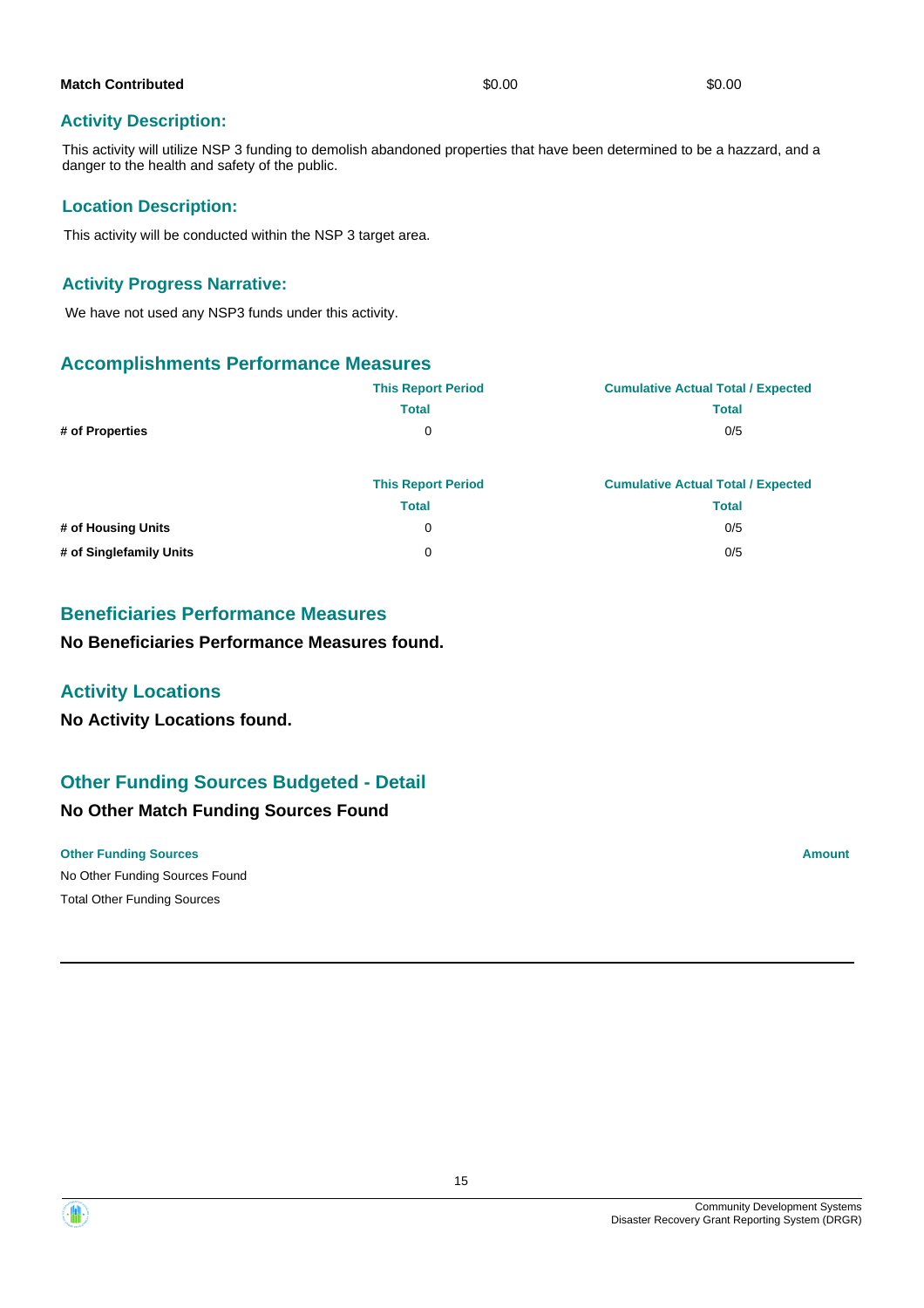# **NSP3-Activity 4-7703-7944 Activity Title: Demolition of Blighted Properties**

| <b>Activitiy Category:</b>      | <b>Activity Status:</b>                       |
|---------------------------------|-----------------------------------------------|
| Clearance and Demolition        | Under Way                                     |
| <b>Project Number:</b>          | <b>Project Title:</b>                         |
| 4                               | Demolition of Blighted Properties             |
| <b>Projected Start Date:</b>    | <b>Projected End Date:</b>                    |
| 05/01/2011                      | 04/30/2014                                    |
| <b>Benefit Type:</b><br>Area () | <b>Completed Activity Actual End Date:</b>    |
| <b>National Objective:</b>      | <b>Responsible Organization:</b>              |
| NSP Only - LMMI                 | Orange County Housing & Community Development |
|                                 |                                               |

| <b>Overall</b>                                 | <b>Jul 1 thru Sep 30, 2016</b> | <b>To Date</b> |
|------------------------------------------------|--------------------------------|----------------|
| <b>Total Projected Budget from All Sources</b> | N/A                            | \$33,532.00    |
| <b>Total Budget</b>                            | \$0.00                         | \$33,532.00    |
| <b>Total Obligated</b>                         | \$0.00                         | \$32,532.08    |
| <b>Total Funds Drawdown</b>                    | \$0.00                         | \$32,532.08    |
| <b>Program Funds Drawdown</b>                  | \$0.00                         | \$0.00         |
| Program Income Drawdown                        | \$0.00                         | \$32,532.08    |
| <b>Program Income Received</b>                 | \$0.00                         | \$0.00         |
| <b>Total Funds Expended</b>                    | \$0.00                         | \$32,532.08    |
| Orange County Housing & Community Development  | \$0.00                         | \$32,532.08    |
| <b>Match Contributed</b>                       | \$0.00                         | \$0.00         |

#### **Activity Description:**

The activity addresses the need to create decent and suitable living environments in the NSP3 target area of Pine Hills. While the activity initially may not benefit income qualified persons individually, all properties demolished will provide an area benefit. The activity applies to structures located in our NSP3 neighborhood that are considered a threat to human health, safety and public welfare. Demolition of blighted properties may be considered necessary to mitigate the adverse effects that blighted structures have on property values and neighborhood appearance. In order to secure our NSP3 investment, a lien will be placed on the property for the amount of our demolition costs. If the blighted structure was acquired and demolished with NSP3 funds for either homeownership or rental activities, long term affordability requirements described in Activity #2 or #3 (Acquisition Rehabilitation for sale and Acquisition, Rehabilitation, for rent) will apply. In this case, the tenure of the beneficiaries of this activity may be rental or homeownership.

## **Location Description:**

Pine Hills Target Area

## **Activity Progress Narrative:**

No additional NSP3 funds were used under this activity.

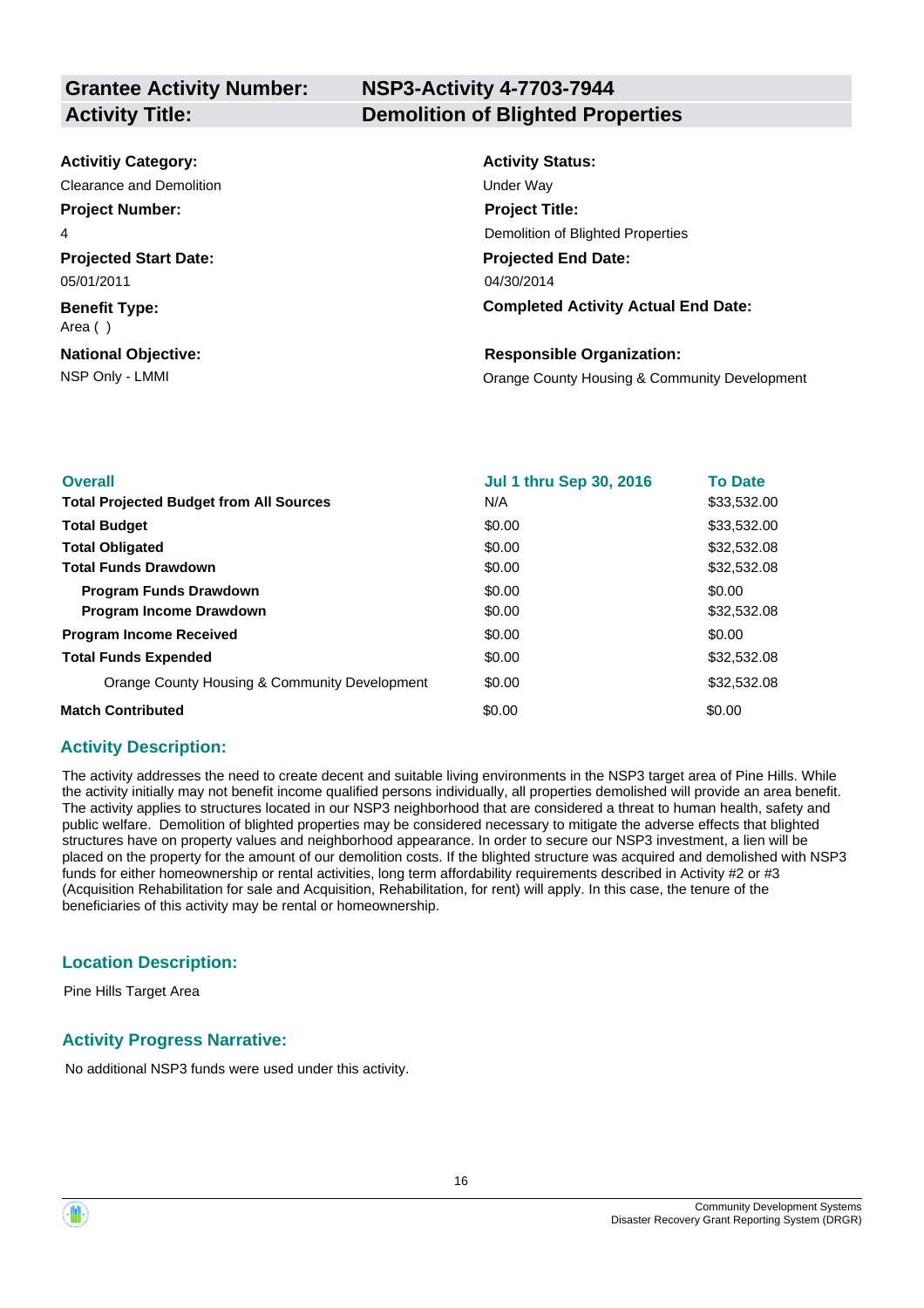## **Accomplishments Performance Measures**

|                         | <b>This Report Period</b> | <b>Cumulative Actual Total / Expected</b> |
|-------------------------|---------------------------|-------------------------------------------|
|                         | <b>Total</b>              | <b>Total</b>                              |
| # of Properties         | 0                         | 1/10                                      |
|                         |                           |                                           |
|                         | <b>This Report Period</b> | <b>Cumulative Actual Total / Expected</b> |
|                         | <b>Total</b>              | <b>Total</b>                              |
| # of Housing Units      | 0                         | 8/10                                      |
| # of Singlefamily Units | 0                         | 8/10                                      |

## **Beneficiaries Performance Measures**

#### **No Beneficiaries Performance Measures found.**

## **Activity Locations**

**No Activity Locations found.**

# **Other Funding Sources Budgeted - Detail**

#### **No Other Match Funding Sources Found**

#### **Other Funding Sources Amount Amount Amount Amount Amount Amount Amount**

No Other Funding Sources Found Total Other Funding Sources

# **Project # / Title: 5 / Redevelopment of Demolished Properties**

| <b>Grantee Activity Number:</b> | <b>NSP 3 Activity 5-VL/I-7703-7945</b>            |
|---------------------------------|---------------------------------------------------|
| <b>Activity Title:</b>          | <b>Redevelopment of Demolished Properties L/I</b> |

| <b>Activitiy Category:</b>                              | <b>Activity Status:</b>                       |
|---------------------------------------------------------|-----------------------------------------------|
| Rehabilitation/reconstruction of residential structures | Under Way                                     |
| <b>Project Number:</b>                                  | <b>Project Title:</b>                         |
| 5                                                       | Redevelopment of Demolished Properties        |
| <b>Projected Start Date:</b>                            | <b>Projected End Date:</b>                    |
| 05/01/2011                                              | 04/30/2014                                    |
| <b>Benefit Type:</b><br>Direct (HouseHold)              | <b>Completed Activity Actual End Date:</b>    |
| <b>National Objective:</b>                              | <b>Responsible Organization:</b>              |
| NSP Only - LH - 25% Set-Aside                           | Orange County Housing & Community Development |

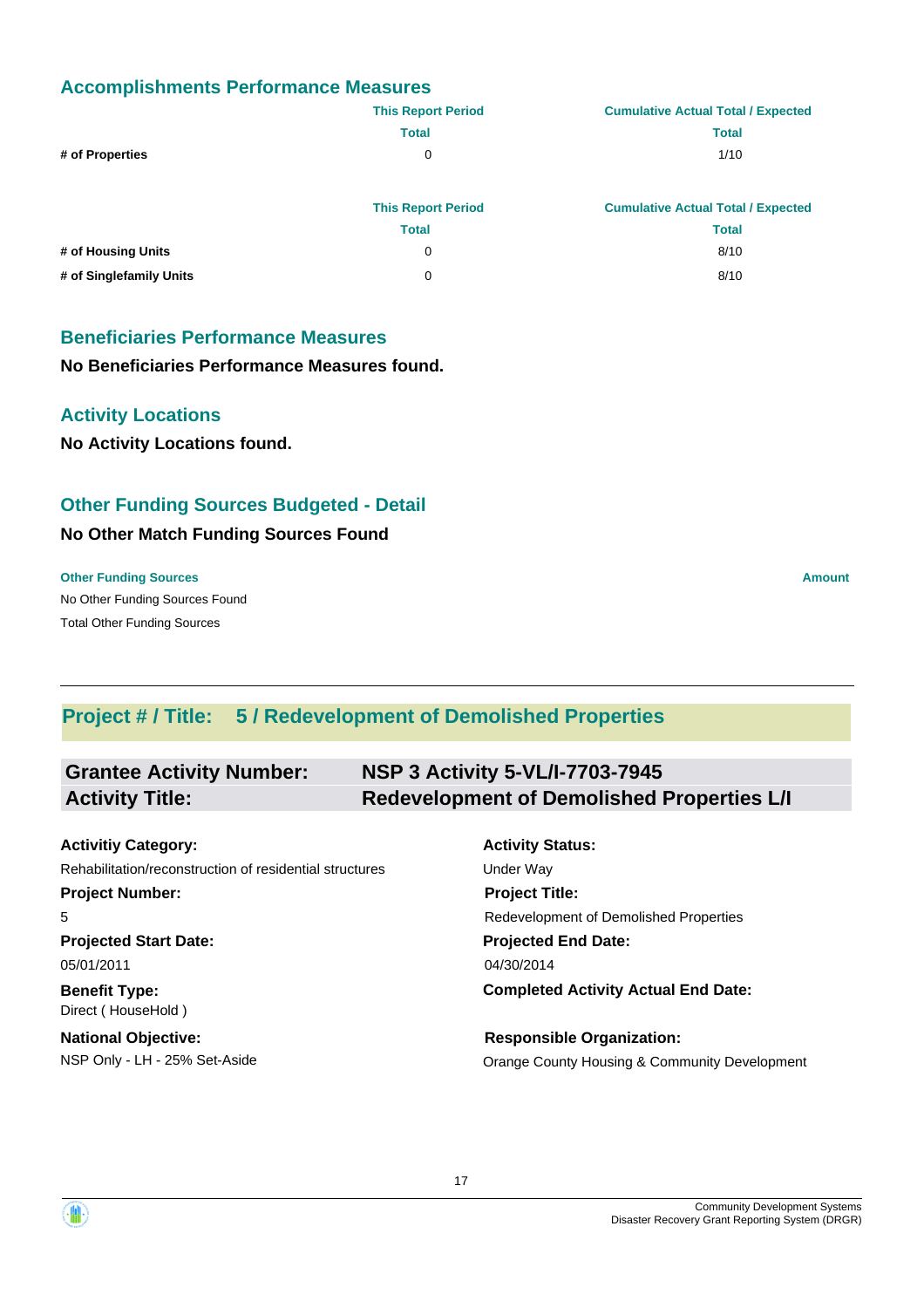| <b>Overall</b>                                 | <b>Jul 1 thru Sep 30, 2016</b> | <b>To Date</b> |
|------------------------------------------------|--------------------------------|----------------|
| <b>Total Projected Budget from All Sources</b> | N/A                            | \$0.00         |
| <b>Total Budget</b>                            | \$0.00                         | \$0.00         |
| <b>Total Obligated</b>                         | \$0.00                         | \$0.00         |
| <b>Total Funds Drawdown</b>                    | \$0.00                         | \$0.00         |
| <b>Program Funds Drawdown</b>                  | \$0.00                         | \$0.00         |
| <b>Program Income Drawdown</b>                 | \$0.00                         | \$0.00         |
| <b>Program Income Received</b>                 | \$0.00                         | \$0.00         |
| <b>Total Funds Expended</b>                    | \$0.00                         | \$0.00         |
| Orange County Housing & Community Development  | \$0.00                         | \$0.00         |
| <b>Match Contributed</b>                       | \$0.00                         | \$0.00         |

This activity will redevelop single family units that have been demolished.

#### **Location Description:**

This activity will be conducted within the NSP 3 target area (Pine Hills).

#### **Activity Progress Narrative:**

No NSP3 funds have been used under this activity.

## **Accomplishments Performance Measures**

**No Accomplishments Performance Measures**

## **Beneficiaries Performance Measures**

**No Beneficiaries Performance Measures found.**

## **Activity Locations**

**No Activity Locations found.**

## **Other Funding Sources Budgeted - Detail**

#### **No Other Match Funding Sources Found**

#### **Other Funding Sources Amount Amount Amount Amount Amount Amount Amount**

No Other Funding Sources Found Total Other Funding Sources

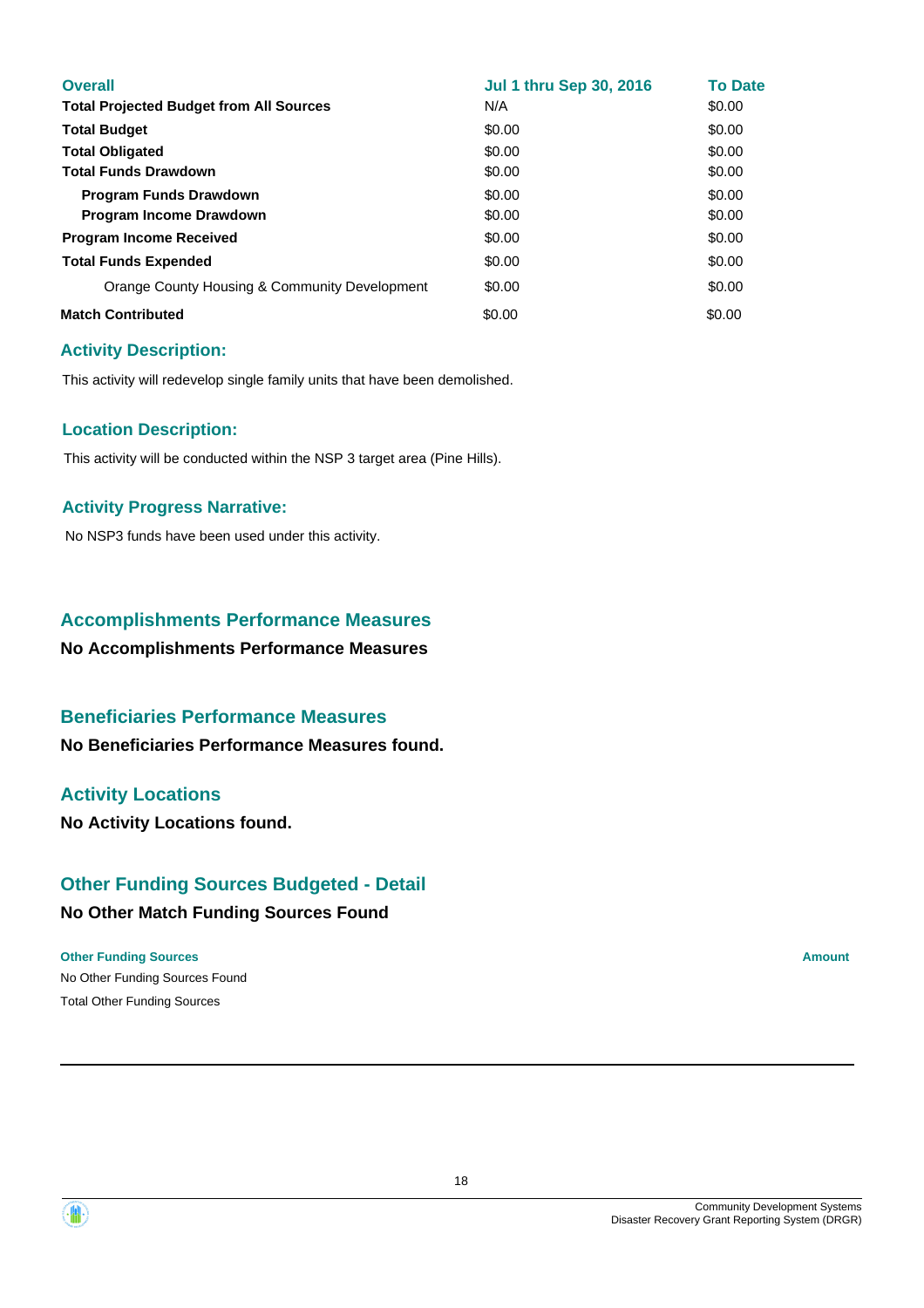# **NSP3-Activity 5-7703-7945 Activity Title: Redevelopment of Demolished Properties**

| <b>Activitiy Category:</b>                 | <b>Activity Status:</b>                       |
|--------------------------------------------|-----------------------------------------------|
| Construction of new housing                | Under Way                                     |
| <b>Project Number:</b>                     | <b>Project Title:</b>                         |
| 5                                          | Redevelopment of Demolished Properties        |
| <b>Projected Start Date:</b>               | <b>Projected End Date:</b>                    |
| 05/01/2011                                 | 04/30/2014                                    |
| <b>Benefit Type:</b><br>Direct (HouseHold) | <b>Completed Activity Actual End Date:</b>    |
| <b>National Objective:</b>                 | <b>Responsible Organization:</b>              |
| NSP Only - LMMI                            | Orange County Housing & Community Development |

| <b>Overall</b>                                 | <b>Jul 1 thru Sep 30, 2016</b> | <b>To Date</b> |
|------------------------------------------------|--------------------------------|----------------|
| <b>Total Projected Budget from All Sources</b> | N/A                            | \$0.00         |
| <b>Total Budget</b>                            | \$0.00                         | \$0.00         |
| <b>Total Obligated</b>                         | \$0.00                         | \$0.00         |
| <b>Total Funds Drawdown</b>                    | \$0.00                         | \$0.00         |
| <b>Program Funds Drawdown</b>                  | \$0.00                         | \$0.00         |
| <b>Program Income Drawdown</b>                 | \$0.00                         | \$0.00         |
| <b>Program Income Received</b>                 | \$0.00                         | \$0.00         |
| <b>Total Funds Expended</b>                    | \$0.00                         | \$0.00         |
| Orange County Housing & Community Development  | \$0.00                         | \$0.00         |
| <b>Match Contributed</b>                       | \$0.00                         | \$0.00         |

#### **Activity Description:**

It is also conceivable that our efforts to stabilize neighborhoods may be diminished by the presence of blighted structures in close proximity to our NSP3 activities. To mitigate the adverse affects of these structures, we will demolish structures in our target areas that are deemed unfit for habitation. We anticipate that 1 unit will be redeveloped and corresponding income levels assisted under our redevelopment activity #2 or #3.

These properties may be redeveloped into affordable rentals or owner occupied units through new construction. The tenure of the beneficiaries of these activities is both homeownership or rental, as necessary. For homeownership activities, a 20 year, zero interest on non amortizing second mortgage will be recorded on the property. The second mortgage will be due and payable if the property is sold or ceases to be owner occupied.

#### **Location Description:**

Pine Hills Target Area

#### **Activity Progress Narrative:**

No NSP3 funds have been used under this activity.



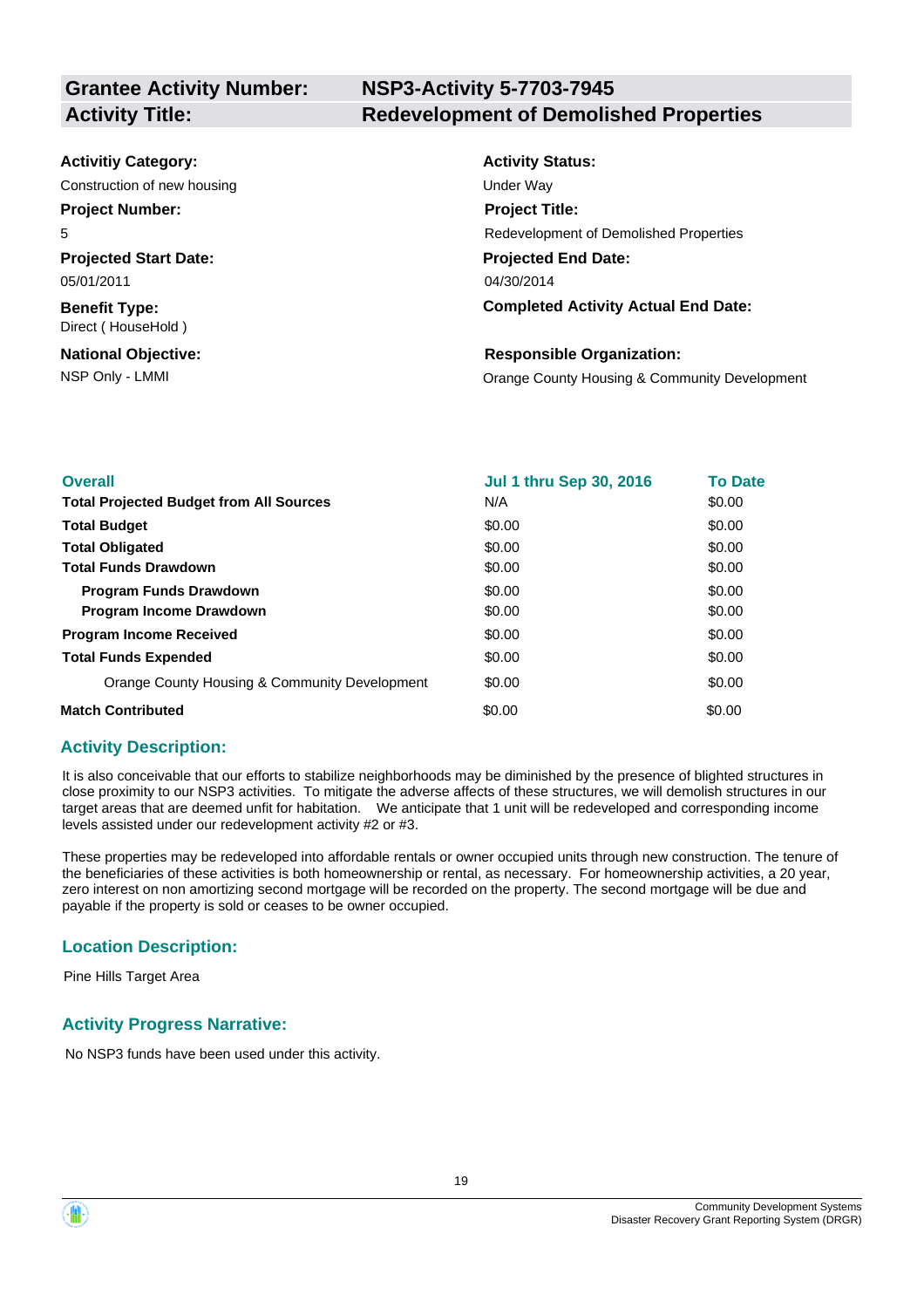## **Accomplishments Performance Measures**

**No Accomplishments Performance Measures**

# **Beneficiaries Performance Measures**

**No Beneficiaries Performance Measures found.**

# **Activity Locations**

**No Activity Locations found.**

# **Other Funding Sources Budgeted - Detail**

## **No Other Match Funding Sources Found**

No Other Funding Sources Found **Other Funding Sources Amount Amount Amount Amount Amount Amount Amount** Total Other Funding Sources

# **Project # / Title: 6 / Administration**

| <b>Grantee Activity Number:</b> | <b>NSP3-Activity 6-7703-7940</b>              |  |
|---------------------------------|-----------------------------------------------|--|
| <b>Activity Title:</b>          | <b>Administration</b>                         |  |
|                                 |                                               |  |
| <b>Activitiy Category:</b>      | <b>Activity Status:</b>                       |  |
| Administration                  | Under Way                                     |  |
| <b>Project Number:</b>          | <b>Project Title:</b>                         |  |
| 6                               | Administration                                |  |
| <b>Projected Start Date:</b>    | <b>Projected End Date:</b>                    |  |
| 05/01/2011                      | 04/30/2014                                    |  |
| <b>Benefit Type:</b><br>( )     | <b>Completed Activity Actual End Date:</b>    |  |
| <b>National Objective:</b>      | <b>Responsible Organization:</b>              |  |
| N/A                             | Orange County Housing & Community Development |  |

| <b>Overall</b>                                 | <b>Jul 1 thru Sep 30, 2016</b> | <b>To Date</b> |
|------------------------------------------------|--------------------------------|----------------|
| <b>Total Projected Budget from All Sources</b> | N/A                            | \$2,305,115.00 |
| <b>Total Budget</b>                            | \$0.00                         | \$2,305,115.00 |
| <b>Total Obligated</b>                         | \$47,318.69                    | \$1,728,622.06 |
| <b>Total Funds Drawdown</b>                    | \$50,726.04                    | \$1,722,255.47 |
| <b>Program Funds Drawdown</b>                  | \$0.00                         | \$646,042.05   |